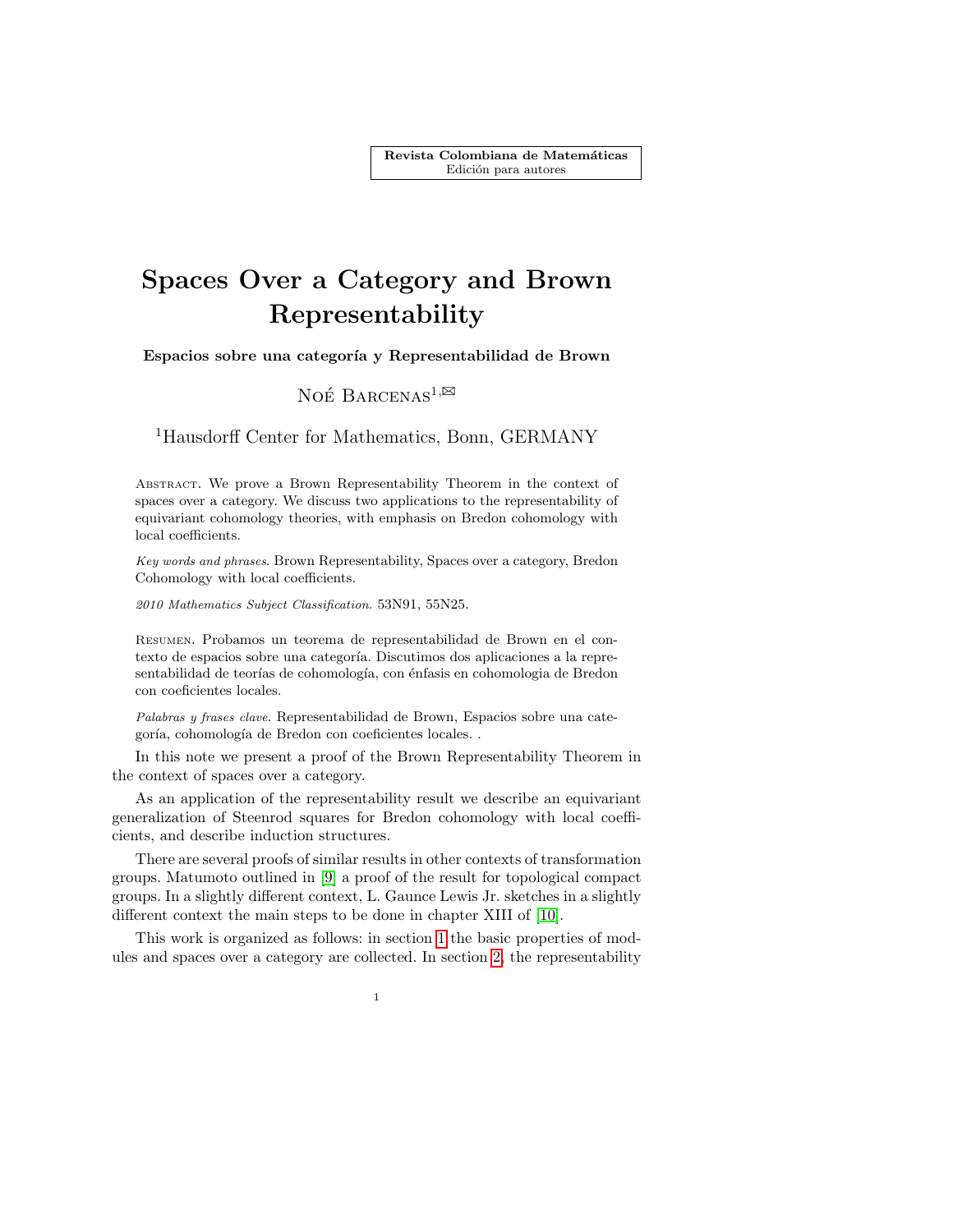theorem [18](#page-6-1) is proved and in section [3](#page-11-0) the naturality of the representing objects are analized. Section [4](#page-13-0) deals with the mentioned aplications.

This work was supported by the Sonderforschungsbereich 878 in Münster and the Hausdorff Center for Mathematics in Bonn.

#### <span id="page-1-0"></span>1. Spaces and Modules over a Category and Cohomology Theories

We refer the reader to [\[3\]](#page-18-2) for further reference and for the proof of the results in this section. All spaces have the compactly generated topology, in the sense of [\[11\]](#page-18-3).

**Definition 1.** Let  $\mathcal{C}$  be a small category. A covariant (contravariant) pointed C-space over the category C is a covariant (contravariant) functor  $C \longrightarrow$  Spaces to the category of compactly generated, pointed spaces.

<span id="page-1-3"></span>**Example 2.** Let  $\mathcal{E}$  be the category with two objects s, t and morphisms i:  $s \to t$ ,  $p : t \to s$  such that  $p \circ i = id_s$ . An Ex-space, compare [\[5\]](#page-18-4), is a covariant functor  $X : \mathcal{E} \to \mathbb{S}$  paces to the category of compactly generated, Hausdorff spaces. The space  $B = X(s)$  is called the base space,  $E = X(t)$  is the total space and the maps  $X(p): E \to B, X(s): B \to E$  are called the projection and the section, respectively.

<span id="page-1-2"></span>Example 3. Let G be a group. Consider the category G consisting of only one object c where the morphisms are the elements of  $G$  and multiplication is composition. A contravariant (covariant) functor  $X: G \to \mathcal{S}$  paces is equivalent to to giving a a compactly generated, pointed space  $X := X(c)$  and a right (left) action of G leaving the basepoint fixed.

<span id="page-1-1"></span>**Example 4.** Let  $\mathcal F$  be a family of subgroups of the discrete group  $G$  closed under intersection and conjugation. The orbit categoy  $\text{Or}(G,\mathcal{F})$  has as objects homogeneous spaces  $G/H$  for  $H \in \mathcal{F}$ , a morphism is a G-equivariant map  $F: G/H \longrightarrow G/K$ . If X is a pointed G-space, we define the contravariant  $Or(G, \mathcal{F})$ -space associated to X to be the functor  $G/H \longrightarrow X^H$ . The covariant Or $(G, \mathcal{F})$ -space associated to X is the functor  $G/H \mapsto G/H_+ \wedge_G X$ .

A C-map  $f: X \to Y$  between C- spaces is a natural transformation consisting of continuous maps.

Let  $I_+$  be the constant C-space assigning to each object the interval [0, 1] with an added disjoint base point. A homotopy of pointed  $C$ - maps  $f_0, f_1 : X \rightarrow$ Y is a map of C-spaces  $H : X \wedge I_+ \to Y$  which restricted to  $X \wedge \{j\}_+$  gives the maps  $f_j$  for  $j = 0, 1$ .

A C-map  $i : A \rightarrow X$  is said to be a cofibration if it has the homotopy extension property.

The following definition extends the notion of a CW-complex to pointed spaces over a category.

Revista Colombiana de Matemáticas, Edición para autores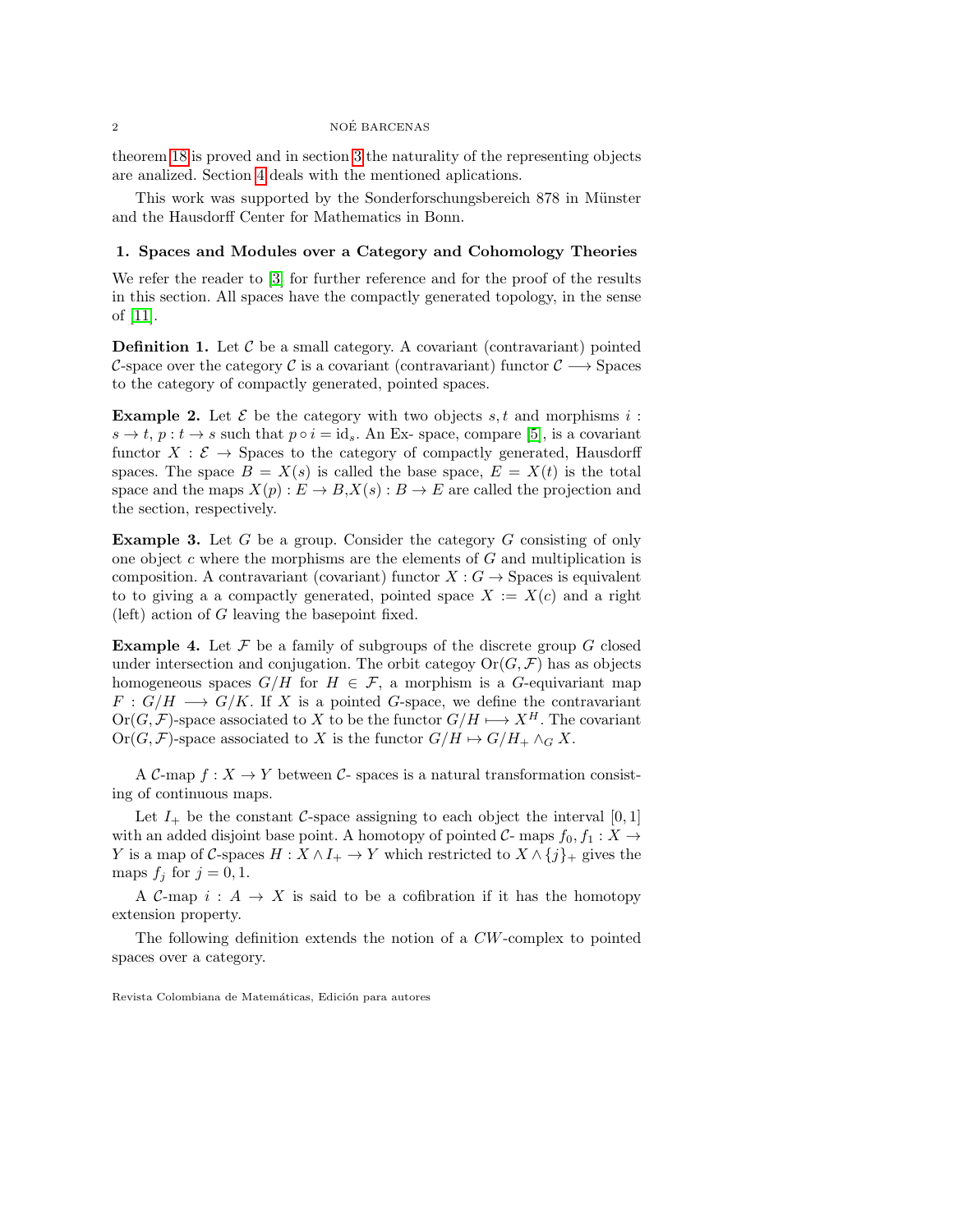**Definition 5.** Let  $\mathcal{C}$  be a small category. A pointed  $\mathcal{C}\text{-CW}$  complex is a contravariant C-space together with a filtration

$$
X_0 \subset X_1 \subset \ldots = X_n
$$

such that  $X = \text{colim}_n X_n$  and each  $X_n$  is obtained from the  $X_{n-1}$  by a pushout of maps consisting of pointed maps of  $C$ -spaces of the form

$$
\coprod_{i \in I_n} \text{mor}_{\mathcal{C}}(?, c_i)_+ \wedge S^{n-1} \longrightarrow X_{n-1}
$$
\n
$$
\downarrow \qquad \qquad \downarrow
$$
\n
$$
\coprod_{i \in I_n} \text{mor}_{\mathcal{C}}(?, c_i)_+ \wedge D^n \longrightarrow X_n
$$

Where the space  $mor(?, c_i)$  carries the discrete topology and + denotes the addition of a disjoint basis point to the space.

**Definition 6.** Let  $f : X \to Y$  be a map between C-spaces. f is said to be n-connected (or a weak homotopy equivalence) if for all object  $c \in \mathcal{C}$ , the map of spaces  $f(c): X(c) \to Y(c)$  is n-connected (weak homotopy equivalence).

We need the following version of the Whitehead Theorem,easily obtained as a translation to the pointed setting from Theorem 3.4 in [\[3\]](#page-18-2), page 222.

<span id="page-2-0"></span>**Theorem 7.** Let  $f: Y \to Z$  be a pointed map of C-spaces and X be a pointed C-space. The map on homotopy classes of maps between C-spaces induced by composition with f is denoted by  $f_* : [X, Y]_{\mathcal{C}} \to [X, Z]_{\mathcal{C}}$ . Then:

- f is n-connected if and only if  $f_*$  is bijective for any pointed C-CW complex with  $\dim(X)$  < n and surjective for any free C-CW complex with  $dim(X) = n$ .
- f is a weak homotopy equivalence if and only  $f_*$  is bijective for any pointed C-CW complex X.

There exists a pointed  $C$ -CW approximation of every pair of pointed  $C$ spaces as it is easy to obtain by modifying Theorem 3.7 in [\[3\]](#page-18-2), page 223 to the pointed setting.

We present two useful constructions for spaces over a category. They are an instance of ends and coends in category theory. Well known constructions like geometric realizations and mapping spaces give examples of coends.

**Definition 8.** Let X be a contravariant, pointed C-space over C and let Y be a covariant pointed C-space over C. Their tensor product  $X \otimes_{\mathcal{C}} Y$  is the space defined by

$$
\coprod_{C \in Obj(C)} X(C) \wedge Y(C) / \sim
$$

where  $\sim$  is the equivalence relation generated by  $(x\phi, y) \sim (x, \phi y)$ .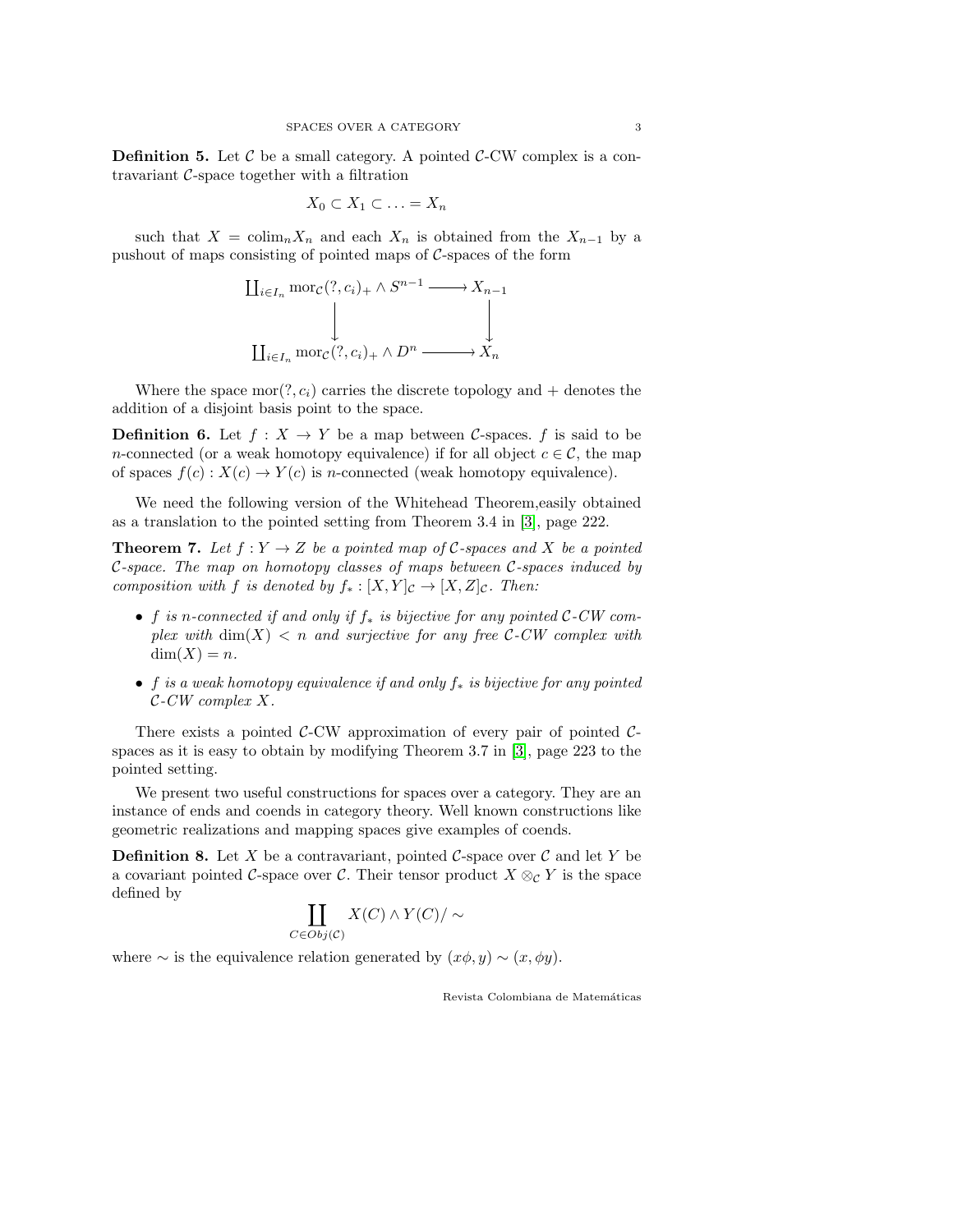**Definition 9.** Let  $X$  and  $Y$  be pointed  $C$ -spaces of the same variance. Their map space  $hom_{\mathcal{C}}(X, Y)$  is the space of natural transformations between the functors  $X$  and  $Y$ , topologized as subspace of the product of the spaces of pointed maps  $\Pi_{C\in Ob(\mathcal{C})}\text{Map}(X(C), Y(C)).$ 

Given a covariant (contravariant)  $C$ -space  $X$  and a covariant functor  $F$ :  $\mathcal{C} \to \mathcal{D}$ , the induction with respect to F is the D-space is given by

$$
F_*X = X \underset{\mathcal{C}}{\otimes} \operatorname{mor}_{\mathcal{D}}(F(?), ??)_+
$$

respectively

$$
F_*X = \mathrm{mor}_{\mathcal{D}}(??, F(?))_+ \underset{\mathcal{C}}{\otimes} X
$$

Given a contravariant (covariant)  $\mathcal{D}$ -space the restriction to  $F, F^*X$  is the composition  $X \circ F$ . Both induction and restriction are functorial, in the sense that a morphism of C-spaces (i. e., a natural transformation)  $f: X \to Y$  induces morphisms  $F_*(f) : F_*X \to F_*Y$ ,  $F^*(f) : F^*X \to F^*Y$  given by  $f \otimes id$ ,  $f \circ F$ in the covariant case and  $id \underset{C}{\otimes} f$ , respectively  $f \circ F$  in the contravariant case.

Induction and restriction satisfy adjunctions, which are described in Lemma 1.9 in page 208 in [\[3\]](#page-18-2).

<span id="page-3-1"></span>**Lemma 10.** Given a C-space X, a covariant functor  $F: \mathcal{C} \to \mathcal{D}$  and a D-space Y , there are natural adjunction homeomorphisms

- hom $\mathcal{D}(F_*X, Y) \to \text{hom}_{\mathcal{C}}(X, F^*Y);$
- $F_* X \underset{\mathcal{D}}{\otimes} Y \to X \underset{\mathcal{C}}{\otimes} F^* Y;$
- $Y \underset{\mathcal{D}}{\otimes} F_*X \to F^* \underset{\mathcal{C}}{\otimes} X;$ for a  $C$ -space and a  $D$ -space  $Y$  of the required variance.

The following definition contains a set of axioms for  $C$ -cohomology theories.

<span id="page-3-0"></span>**Definition 11.** Let  $\mathcal C$  be a small category. A reduced  $\mathcal C$ -Cohomology theory is a sequence of weak C-homotopy invariant, contravariant functors  $\mathcal{H}_{\mathcal{C}}^{n}$  : C-Pairs  $\rightarrow \mathbb{Z} - Mod$ , together with natural transformations

$$
\delta^n_{(X,A)} : \mathcal{H}^n_{\mathcal{C}}(A) \to \mathcal{H}^{n+1}_{\mathcal{C}}(X,A)
$$
  

$$
\sigma^n_{(X,A)} : \mathcal{H}^n_{\mathcal{C}}(X) \to \mathcal{H}^{n+1}_{\mathcal{C}}(\Sigma(X))
$$

(where  $\Sigma(X, A)$  denotes the objectwise reduced suspension) satisfying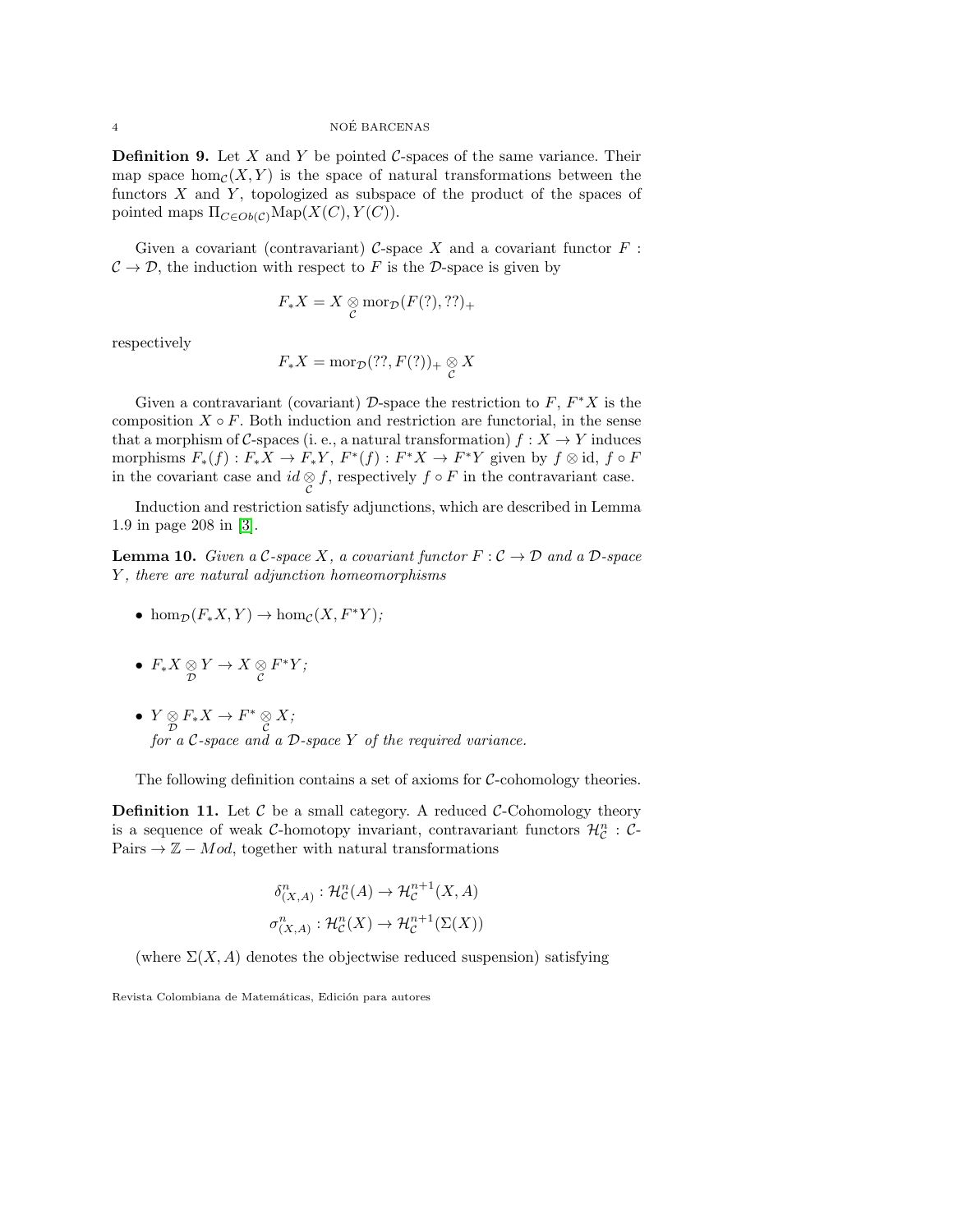• The boundary homorphisms fit into a long exact sequence

 $\cdots \to \mathcal{H}_\mathcal{C}^n(A) \stackrel{\delta^n_{(X,A)}}{\longrightarrow} \mathcal{H}_\mathcal{C}^{n+1}(X,A) \stackrel{p^*}{\longrightarrow} \mathcal{H}_\mathcal{C}^{n+1}(X) \stackrel{i^*}{\longrightarrow} \mathcal{H}_\mathcal{C}^{n+1}(A) \to \cdots$ 

• For any wedge  $\vee X_i$  of pointed C-spaces, the inclusions  $X_i \to \vee X_i$  induce an isomorphism

$$
\mathcal{H}_{\mathcal{C}}^*(\vee_i X_i) \cong \Pi_i \mathcal{H}_{\mathcal{C}}^*(X_i)
$$

• For any pair  $(X, A)$  the homomorphisms  $\sigma_{(X, A)}^n$  are isomorphisms.

**Definition 12.** An  $\Omega$ -spectrum is a sequence of pointed spaces  $\mathbb{E} = (E_n)_{n \in \mathbb{Z}}$ together with structure maps  $\sigma_n : E_n \wedge S^1 \longrightarrow E_{n+1}$ , such that the adjoint maps  $\Omega E_{n+1} \longrightarrow E_n$  are homotopy equivalences. A strong map of  $\Omega$ -spectra  $f: \mathbb{E} \longrightarrow \mathbb{F}$  is a sequence of pointed maps  $f_n: E_n \longrightarrow F_n$  compatible with the structure maps. We denote by SPECTRA the category of  $\Omega$ -spectra and strong maps. Recall that the homotopy groups of a spectrum E are defined by

$$
\pi_i(\mathbb{E}) = \text{colim } \pi_{i+k}(E_k)
$$

where the structure maps are given as follows:

$$
\pi_{i+k}(E_k) \xrightarrow{\wedge id} \pi_{i+k+1}(E_k \wedge S^1) \xrightarrow{\sigma_{k}} \pi_{i+k+1}(E_{k+1})
$$

Definition 13. A contravariant (covariant) spectrum over the small category C is a contravariant (covariant) functor  $\mathbb{E}: \mathcal{C} \longrightarrow \text{SPECTRA}.$ 

Let us recall the following

**Definition 14.** Let  $(X, A)$  be a C-pair of the same variance of the C-spectrum E. We define the cohomology groups  $E_{\mathcal{C}}^p(X, A)$  for a pair  $(X, A)$  with coefficients in the spectrum E, by

$$
E_{\mathcal{C}}^{p}(X, A) = \pi_{-p}(\hom_{\mathcal{C}}(X \cup_{A} \text{Cone}(A), \mathbb{E}))
$$

If  $A = \emptyset$ , we just drop A from the notation above.

We now discuss an algebraic version of the previous constructions.

**Definition 15.** Let  $\mathcal{C}$  be a small category and  $R$  be a commutative ring. A contravariant (covariant) RC- module is a contravariant (covariant) functor from  $\mathcal C$  to the category of R-modules. A contravariant (covariant) RC-chain complex is a functor from  $\mathcal C$  to the category of  $R$ -chain complexes.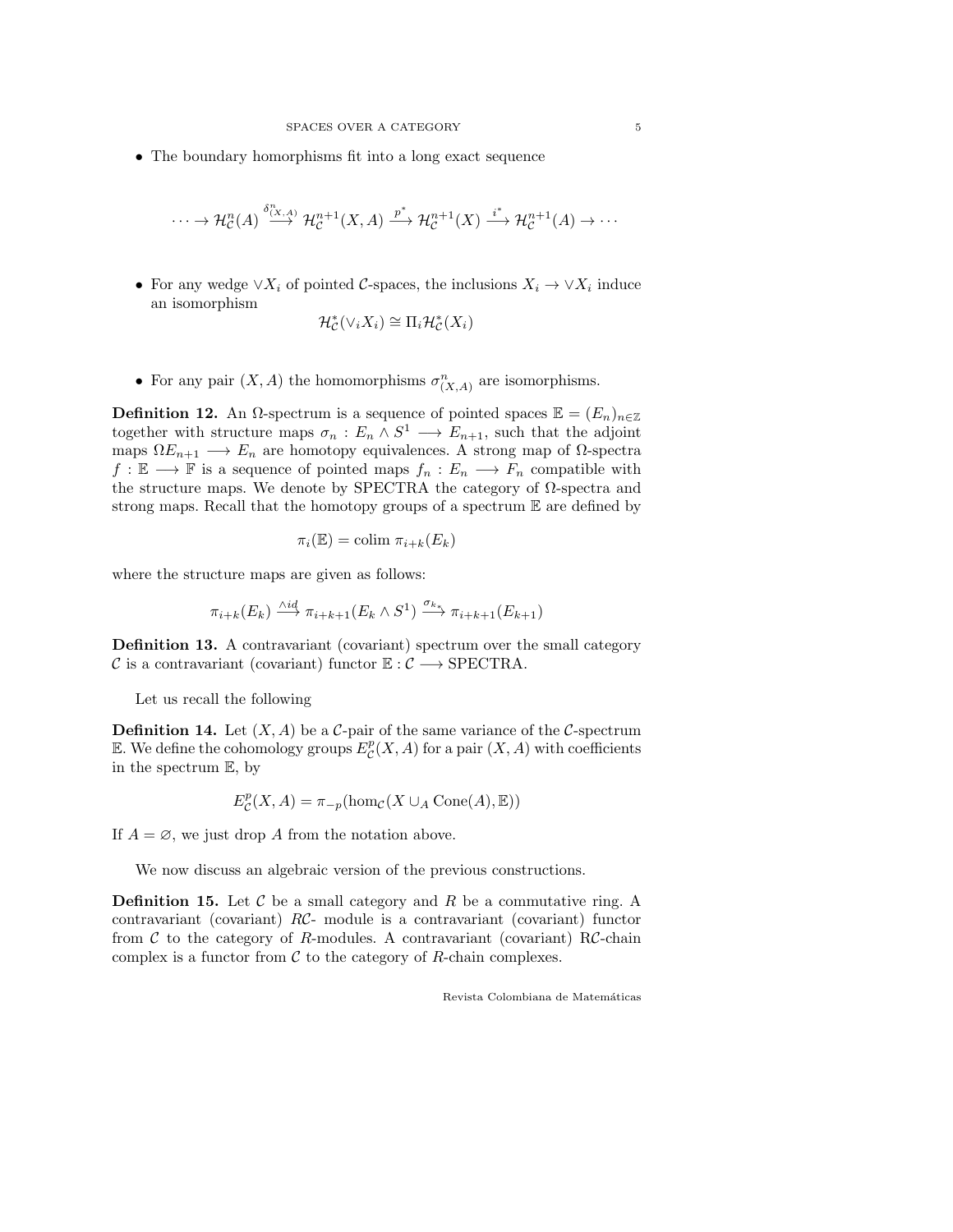A contravariant RC- module is free if it is isomorphic to an RC-module of the shape

$$
\bigoplus_{i\in I} R[\mathrm{mor}_{\mathcal{C}}(?, c_i)]
$$

for some index set I and objects  $c_i \in \mathcal{C}$ .

Given a covariant  $\mathcal{C}\text{-module }A$  and a contravariant  $\mathcal{C}\text{-module }B$ , the tensor product is defined to be the R-module

$$
\bigoplus_{c\in\mathrm{Ob}(\mathcal{C})}A(c)\otimes B(c)\diagup\sim
$$

where  $\sim$  is generated by the typical tensor relation  $mf \otimes n = m \otimes fn$ .

Given two  $R\mathcal{C}$ -modules  $A \, B$  of the same variance, the module

 $hom_{BC}(A, B)$ 

is the  $\mathbb{Z}\text{-module}$  of natural transformations of functors from C to R-modules.

The following construction will be needed later:

**Definition 16.** Given a category  $\mathcal{C}$ , the canonical  $\mathcal{C}$ -cellullar approximation of the constant functor  $\{\bullet\}$  is defined to be the contravariant C-space which assigns to an object c in  $\mathcal{C}$ , the geometric ralization of the category under c, Bc  $\downarrow$  C, where  $c \downarrow$  C is the category where the objects are morphisms  $\varphi : c \to c_0$ and a morphism between  $\varphi_0 : c \to c_0$  and  $\varphi_1 : c \to c_1$  is a morphism  $\psi$  in C such that  $\psi \circ \varphi_0 = \varphi_1$ .

Fix an object c, and denote by Bc  $\downarrow$  C the classifying space of the category under c. The contravariant, free  $\mathbb{Z}C$ -chain complex  $C_*^{\mathbb{Z}}(\mathcal{C})$  is defined as the cellular  $\mathbb{Z}$ -chain complex of the canonical  $\mathcal{C}$ -cellular approximation of the contstant functor  $\{\bullet\}$ . In simbols

$$
C_*^{\mathbb{Z}}(c) = C^*(\mathrm{Bc}\downarrow \mathcal{C})
$$

**Definition 17.** Given a C-space  $(X, A)$  and a C-Z module M of the same variance, the *n*-th *C*-cohomology of  $(X, A)$  with coefficients in M,  $H^i_{\mathbb{Z}C}((X, A); M)$ is the *n*-th cohomology of the *C*-cochain complex obtained by taking the  $\mathbb{Z}$ module of  $\mathbb{Z}C$  maps between the cellular C-chain complex of a C-CW approximation  $(X', A') \to (X, A)$  and M. in symbols:

$$
H^i_{\mathbb{Z} \mathcal{C}}((X, A); M) := H^i(\hom_{\mathbb{Z} \mathcal{C}}(C_*(X^{'}, A^{'}), M))
$$

In the case of the category  $\text{Or}(G)$ , the  $\text{Or}(G)$  cohomology with coefficients in an  $Or(G)$ -module is known as Bredon cohomology [\[2\]](#page-18-5).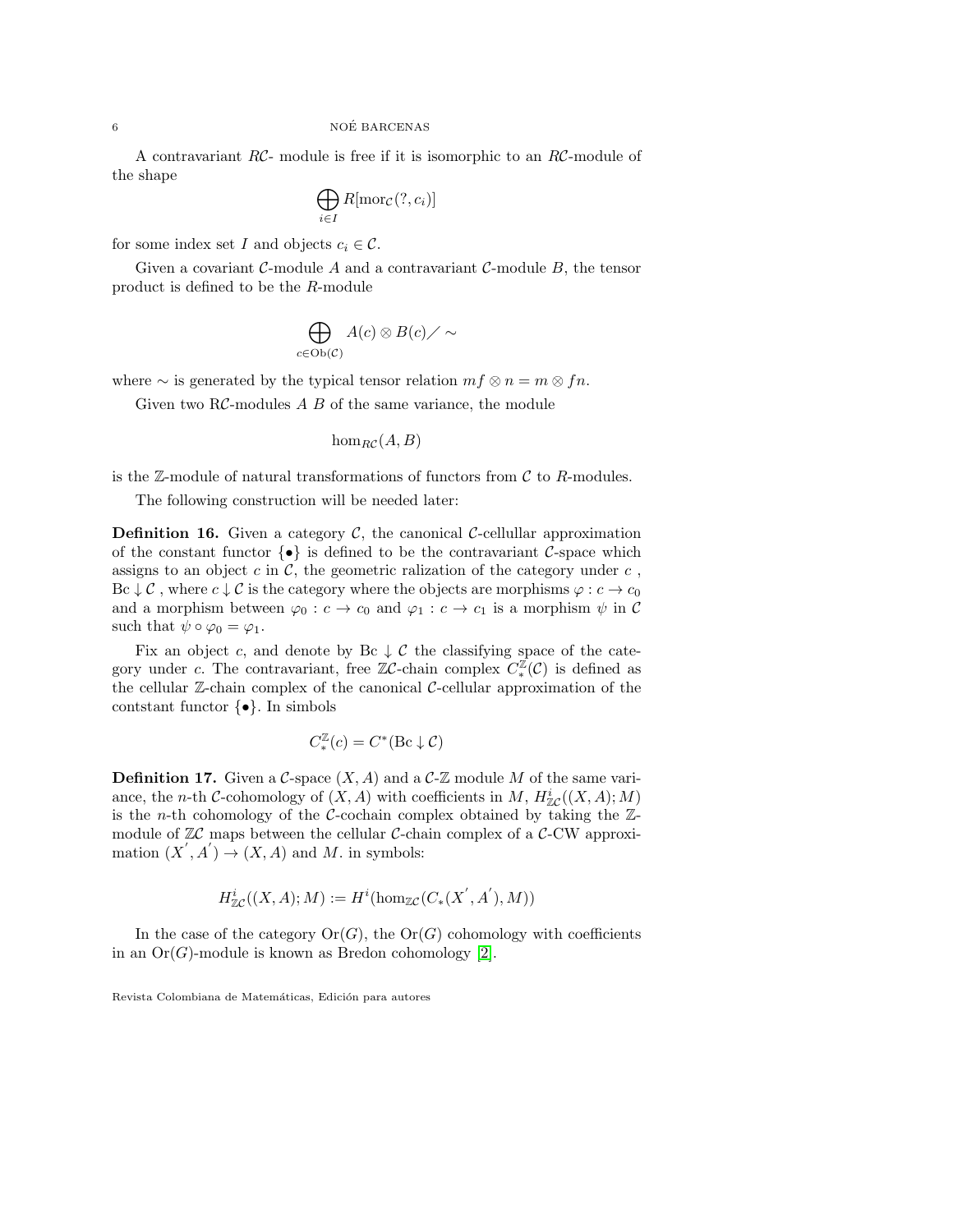#### 2. Representability

<span id="page-6-0"></span>In this section we will prove:

<span id="page-6-1"></span>**Theorem 18.** Let  $\mathcal{H}_c^*$ :  $\mathcal{C}-\text{Pairs} \to \mathbb{Z}-Mod$  be a  $\mathcal{C}\text{-cohomology}$  theory defined on contravariant C-spaces, in the sense of Definition [11.](#page-3-0) There exists a contravariant  $C$ -  $\Omega$ -spectrum  $\mathbb{E}_{H_c}$  and a natural transformation of  $C$ -cohomology theories

$$
\mathcal{H}_\mathcal{C}^n(X) \longrightarrow [X, E_{\mathcal{H}_\mathcal{C}}(n)]_\mathcal{C}
$$

consisting of group isomorphisms.

We introduce the notion of a double sided map cylinder in the context of (pointed)  $C$ -spaces.

**Definition 19.** Let  $f, g: X \to Y$  be two pointed maps between pointed Cspaces. A double sided mapping cylinder for f and g is a pointed C-space  $Z$ together with a natural transformation  $p: Y \to Z$  with the property that for any map  $j: Y \to W$  satisfying  $[j \circ f] = [j \circ g]$ , one has a map  $j' : Z \to W$ such that  $[j] = [j' \circ p]$ .

There exists a concrete model for the double sided mapping cylinder of two pointed C-maps  $f, g: X \to Z$ , g denoted by  $C_g^f$ , and defined as the quotient space

$$
X \wedge I_+ \coprod Z/(x,0) \sim f(x) \quad (x,1) \sim g(x) \quad + \wedge I_+ \sim +
$$

An easy consequence of the exact sequence property for pairs in reduced C-cohomology theories is the following fact.

<span id="page-6-2"></span>**Lemma 20.** Let  $T : \mathcal{C}$  – Spaces  $\longrightarrow \mathbb{Z}$ –Mod be a C-cohomology theory. Let  $j: Y \to C$  be the canonical inclusion of into the double sided mapping cylinder for the C-maps  $f, g: X \to Y$ . Then, for every element  $w \in T(Y)$  satisfying that  $T[g](w) = T[f](w)$  in  $T(X)$ , there exists a  $v \in T(C)$  with  $T[j](v) = w$ .

The following result is crucial for the representability theorem proved in this section. One usual reference is [\[8\]](#page-18-6), page 61.

**Lemma 21** (Yoneda). Let  $T: \mathcal{C} \longrightarrow \mathbb{S}$ et be a contravariant functor defined on the small category C with values in the category of sets. Then, for every object c there is a bijection

{Natural transformations  $\text{mor}_\mathcal{C}(?, c) \to T(?)$ }  $\cong$  {Elements in  $T(c)$ }

Moreover, the bijection is given by assigning to a natural transformation  $t: mor_{\mathcal{C}}(?, c) \to T$  the image of the map induced by the identity  $t(i_c): T(c) \to T$  $T(c)$ . The inverse map is given by assigning to an element  $u \in T(c)$  the natural transformation  $\varphi_u : \text{mor}(?, c) \to T(?)$  which assigns a morphism  $f : d \to c$  the evaluation  $T(f)(u) \in T(d)$ .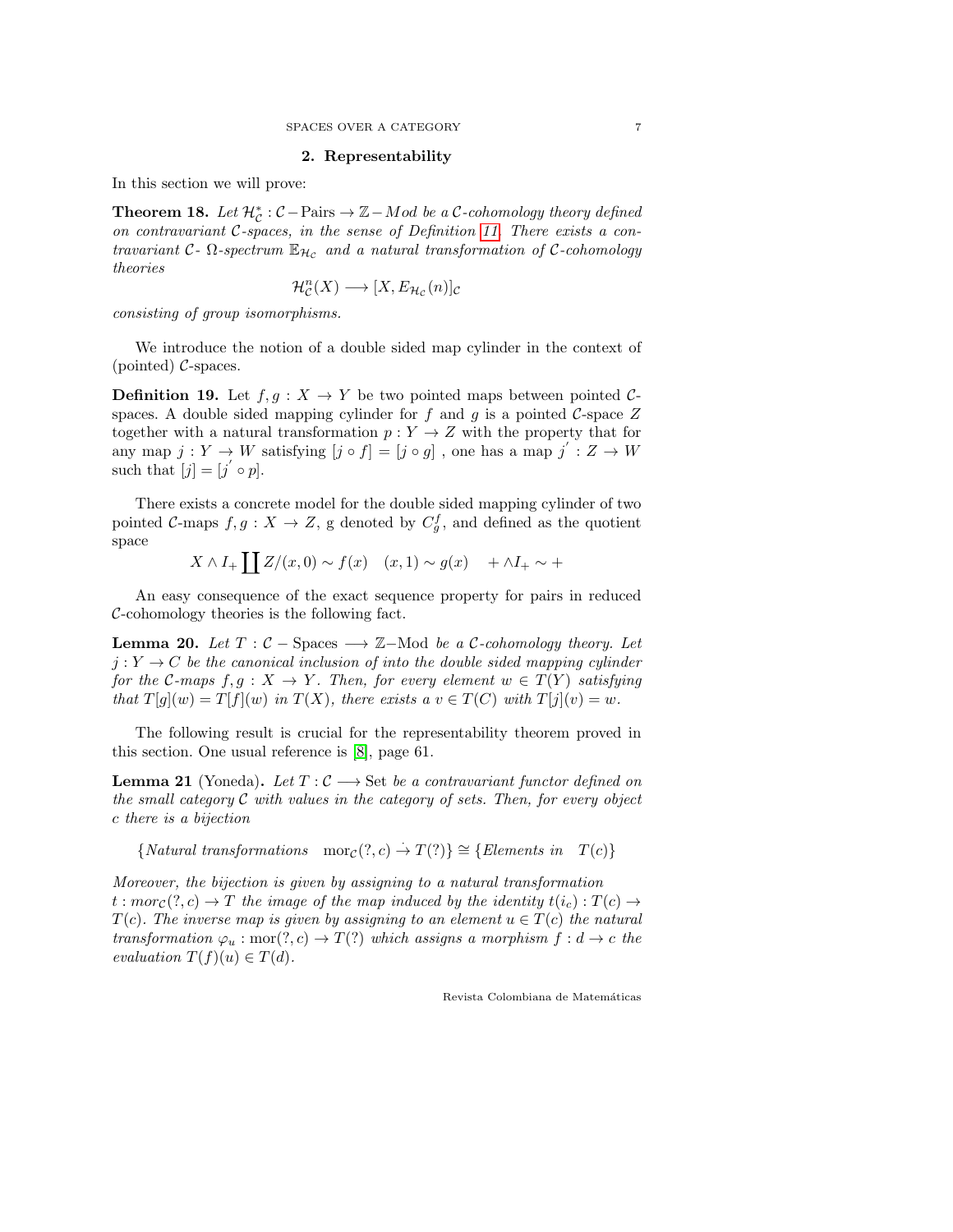#### 8 NOÉ BARCENAS

**Definition 22.** A functor  $T : \mathcal{C} \to \mathbb{S}$ et naturally equivalent to mor<sub>C</sub>( $\cdot$ , c) for a fixed object  $c \in \mathcal{C}$  is called representable. An element  $u \in T(c)$  associated to  $id_c$  under such a natural correspondence is called universal element. In case of a functor  $T$  defined on the category of  $C$ -spaces, and a  $C$ -space  $Y$  representing T, the  $C$ -space Y is said to be a classifying object.

**Definition 23.** Let  $T$  be a contravariant,  $C$ -homotopy invariant functor defined on the category of  $C$ -pairs, and taking values in the category of abelian groups.

• T is said to have the exact sequence property if the following holds: For any sequence of C-pairs,  $A \stackrel{i}{\rightarrow} X \stackrel{j}{\rightarrow} (X, A)$  the induced sequence

$$
T(X, A) \stackrel{T(j)}{\to} T(X) \stackrel{T(i)}{\to} T(A)
$$

is exact.

• T is said to satisfy the wedge axiom if for any family of  $C$ -spaces  $X_i$ , the inclusions  $X_i \to \vee X_i$  induce abelian group isomorphisms  $T(\vee X_i) \cong$  $\prod T(X_i).$ 

Notice in particular that this is the case for a  $\mathcal{C}$ -cohomology group in a fixed degree  $T := \mathcal{H}_{\mathcal{C}}^q(0, \varnothing)$ .

**Definition 24.** Given a functor  $T$  satisfying the exact sequence property and the wedge axiom defined in the category of contravariant  $\mathcal{C}\text{-spaces}$  and a  $\mathcal{C}\text{-}$ space Y, an element  $u \in T(Y)$  is said to be *n*-universal if the function  $\varphi_u$ :  $[\text{mor}_{\mathcal{C}}(?, c)_+ \wedge S^q, Y)]_{\mathcal{C}} \to T(\text{mor}_{\mathcal{C}}(?, c)_+ \wedge S^q)$  given by the Yoneda lemma is an isomorphism for  $q < n$  and an epimorphism for  $q = n$  and all objects  $c \in \mathcal{C}$ .

**Lemma 25.** Let Y be a  $\mathcal{C}$ -space, let T be a functor satisfying the exact sequence property and the wedge axiom. Pick up an element  $u \in T(Y)$ . Then, there is a  $\mathcal{C}\text{-}\mathit{CW}$  complex  $Y_1$  obtained by attaching pointed  $\mathcal{C}\text{-}\mathit{cells}$  to  $Y$  and a 1-universal element  $u_1 \in T(Y_1)$  with  $u_1 |_{Y} = u \in T(Y)$ .

**Proof.** We denote by  $Y_1 = Y \vee_{\alpha} \text{mor}_{\mathcal{C}}(?, c)_+ \wedge S^1$  the space obtained by attaching a copy of the pointed 1-cell for every element  $\alpha \in T(\text{mor}_{\mathcal{C}}(?, c)_+ \wedge S^1)$ .

From the wedge axiom one gets  $T(Y_1) \cong T(Y) \times \Pi_\alpha T(\text{mor}_\mathcal{C}(?, c)_+ \wedge S^1)$ . Take the element  $u_1 \in T(Y_1)$  which maps under this equivalence onto  $(y, (\alpha))$ . Clearly,  $u_1 |_{Y} = u$  and notice that the natural transformation induced by  $u_1$ takes .

$$
[S^0 \wedge \text{mor}_{\mathcal{C}}(?, c)_+, Y_1]_{\mathcal{C}} \to [S^0, Y_1(c)]_+ = {\bullet}
$$

to the set  $T(S^0 \wedge \text{mor}_{\mathcal{C}}(?, c)_+) \cong {\{\bullet\}}$  bijectively for every object c.

The natural transformation  $[\text{mor}_{\mathcal{C}}(?, c)_+ \wedge S^1, Y]_{\mathcal{C}} \longrightarrow T(\text{mor}_{\mathcal{C}}(?, c)_+ \wedge S^1)$ is surjective. To see this, let  $\alpha \in T(\text{mor}_{\mathcal{C}}(?, c)_+ \wedge S^1)$ . Let  $f_\alpha : \text{mor}_{\mathcal{C}}(?, c)_+ \wedge S^1$  $S^1 \longrightarrow \vee_{\alpha} \text{mor}_{\mathcal{C}}(?,c)_+ \wedge S^1$  be the inclusion. The class  $[f_{\alpha}]$  maps under the transformation to  $\alpha$ .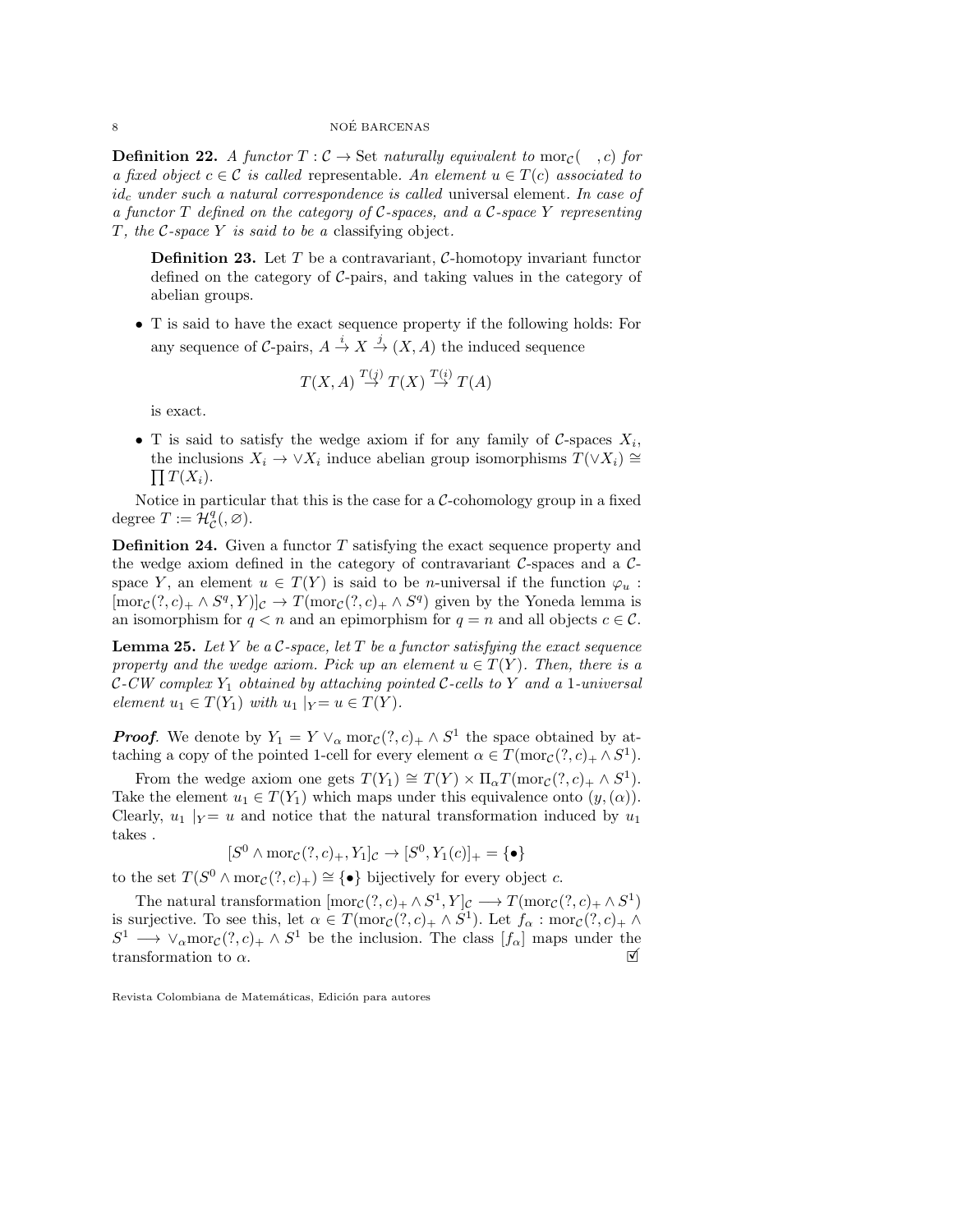<span id="page-8-0"></span>**Lemma 26.** Given a C-space Y and an element  $u \in T(Y)$ , there is a space  $Y_n$  obtained by attaching pointed cells of dimension less or equal than n and an *n*-universal element  $u'_n \in T(Y_n)$  with  $u'_n |_{Y} = u$ .

**Proof.** We assume inductively that we constructed  $Y_{n-1}$  with an element  $u'_{n-1}$  with the above described property for  $n-1$  instead of n. As before, for  $\beta \in T(\text{mor}_{\mathcal{C}}(?, c)_+ \wedge S^n)$ , we consider a copy of  $\text{mor}_{\mathcal{C}}(?, c)_+ \wedge S^n$  and we put  $Y'_n = Y_{n-1} \vee (\vee_{\beta} \text{mor}_{\mathcal{C}}(?, c)_+ \wedge S^n)$ . The wedge axiom gives  $T(Y'_n) \cong T(Y'_n)$  $T(Y_{n-1}) \times \Pi_{\beta} T(\text{mor}_{\mathcal{C}}(?, c)_{+} \wedge S^{n}).$  We select the element  $u'_{n}$  which maps to  $(u'_{n-1},(\beta))$  under this equivalence. As in the previous result, the corresponding map  $\varphi_{u'_n} : [\text{mor}_{\mathcal{C}}(?, c)_+ \wedge S^n, Y'_n] \longrightarrow T(\text{mor}_{\mathcal{C}}(?, c)_+ \wedge S^n)$  is surjective. We select a representative  $f_{\alpha}$  of every element  $\alpha \in [\text{mor}_{\mathcal{C}}(?, c)_+ \wedge S^{n-1}, Y'_n]$ with  $\varphi_{u'_n}(\alpha) = 0 \in T(\text{mor}_{\mathcal{C}}(?, c)_+ \wedge S^{n-1})$ . We attach an *n*-cell of the type mor $c(?, c)_+ \wedge D^n$  with  $f_\alpha$  as attaching map and obtain the space  $Y_n$ .

The space  $Y'_n$  together with the inclusion  $j: Y'_n \hookrightarrow Y_n$  is a double sided mapping cylinder for the diagram  $\vee_{\alpha} \text{mor}_{\mathcal{C}}(?, c)_+ \wedge S^{n-1} \xrightarrow{i} Y'_n \hookrightarrow Y_n$ , where i is the map given by  $f_\alpha$  on each summand  $\alpha$ , and c is the map given by  $\vee f_{\alpha}$ . Notice that  $u'_n$  satisfies  $T[c](u'_n) = T[i](u'_n)$ . From Lemma [20,](#page-6-2) one gets an element  $u_n \in T(Y_n)$  satisfying  $u_n |_{Y_{n-1}} = u_{n-1}$ . We claim that  $u_n$  has the desired property.

The following diagram commutes

$$
[\text{mor}_{\mathcal{C}}(?, c)_+ \wedge S^q, Y_{n-1}]_{\mathcal{C}} \longrightarrow \text{mor}_{\mathcal{C}}(?, c)_+ \wedge S^q, Y_n]_{\mathcal{C}}
$$
  

$$
\longrightarrow \text{Tor}_{\mathcal{C}}(?, c)_+ \wedge S^q, Y_n]_{\mathcal{C}}
$$
  

$$
T(\text{mor}_{\mathcal{C}}(?, c)_+ \wedge S^q)
$$

With  $j_*$  an isomorphism for  $q \leq n-2$ , since the cell structure in lower dimensions remains unaffected. Thus, in that range,  $\varphi_{u_{n-1}}$  is an isomorphism, as well as  $\varphi_{u_n}$ . This is actually the situation for  $q = n - 1$ . The surjectivity of the map is clear. Now, let  $f: \text{mor}_{\mathcal{C}}(?, c)_+ \wedge S^{n-1} \longrightarrow Y_n$  be a representative of an element in ker  $\varphi_{u_n}$ . Because of the surjectivity of  $j_*$ , there is a map  $\alpha: \text{mor}_{\mathcal{C}}(?, c)_+ \wedge S^{n-1} \to Y_{n-1}$  such that  $j_*([\alpha]) = f$ 

Then,  $\varphi_{u_{n-1}}(\alpha) = 0$ , and  $\alpha$  represents one of the attaching maps used to define  $Y_n$ . It follows that  $j_*(\alpha) = 0$  and f is nullhomotopic. The surjectivity in the case  $q = n$  is a consequence of the corresponding property for  $\varphi_{u'_n}$ .

 $\triangledown$ 

**Remark 27.** Notice that the construction proposed here depends on the choice of maps  $f_{\alpha_i}$  representing elements  $\alpha_i$  for  $T(\text{mor}_\mathcal{C}(?, c)_+ \wedge S^i)$ , giving the attaching maps to obtain  $Y_{i+1}$  out of  $Y_i$ , as well as the subsequent choice of elements  $\beta \in \ker j^* : T(Y_i) \to T(Y_{i-1}).$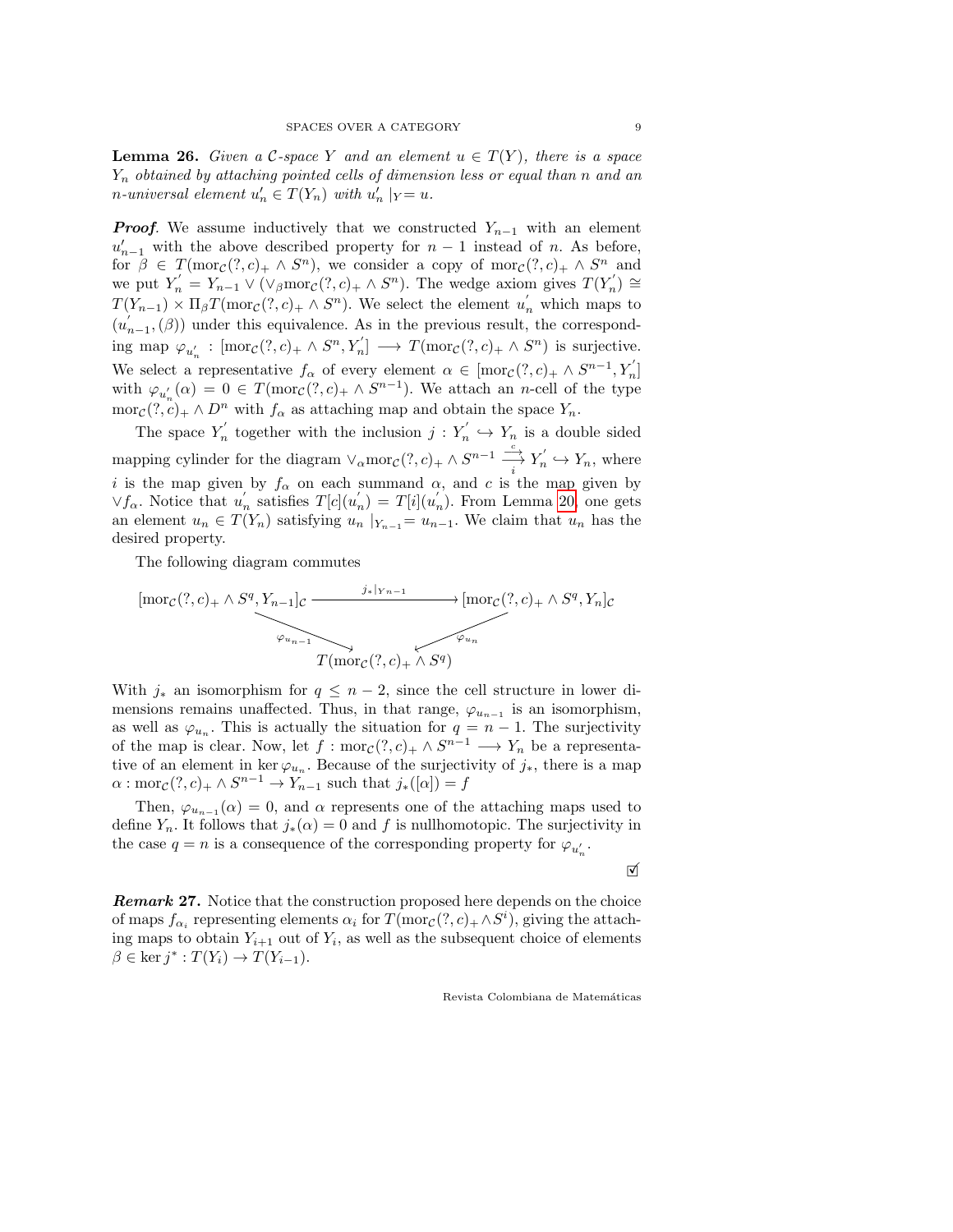#### 10 NOÉ BARCENAS

<span id="page-9-0"></span>**Corollary 28.** Given a C-space Y and an element  $u \in T(Y)$ , there is a C-CW complex Y' obtained from Y by attaching cells, together with an  $\infty$ -universal element  $u' \in T(Y')$  satisfying  $u' |_{Y} = u$ .

**Proof.** From lemma [26,](#page-8-0) we get a sequence of spaces  $Y_n$ , linked with maps  $i_n: Y_n \longrightarrow Y_{n+1}$ , one each obtained form the previous one after an attachment of pointed cells. The space  $Y = \text{hocolim} Y_n$  is a pointed C-CW-complex. We get also *n*-universal elements  $u_n$  one each extending the previous one. From lemma [20](#page-6-2) for the pairs  $(Y_{n+1}, Y_n)$ , there exists an element  $u \in T(Y)$  satisfying  $u \mid_{Y_n} = y_n$ . The morphism  $\varphi_u : [\text{mor}_{\mathcal{C}}(?, c)_+ \wedge S^q, Y] \longrightarrow T(\text{mor}_{\mathcal{C}}(?, c)_+ \wedge S^q)$ <br>is an isomorphism for every q.

The following result analyzes uniqueness of the spaces obtained with this construction

<span id="page-9-1"></span>**Proposition 29.** Let Y and Y' be free C-CW complexes with  $\infty$ -universal elements  $u \in T(Y)$ ,  $u' \in T(Y')$ . Then there is a (weak) C-homotopy equivalence  $h: Y \longrightarrow Y'$ 

**Proof.** Let  $Y_0 = Y \vee Y'$ . From the wedge axiom one gets  $T(Y_0) \cong T(Y) \times T(Y')$ . There exists a unique element  $u_0 \in \widetilde{T}(Y_0)$  being mapped into  $(u, u')$  via the wedge isomorphism and restricting to  $u_0$ . From Corollary [28](#page-9-0) we get a space  $Y''$  with an  $\infty$ -universal element u''. We denote by j the composition of the inclusion  $Y \hookrightarrow Y_0 \hookrightarrow Y''$ . In the commutative diagram



the descending arrows are isomorphisms. It follows that the homotopy sets are isomorphic for every q. Then, as a consequence of Theorem [7](#page-2-0) one gets a  $C$ -weak homotopy equivalence  $Y \to Y''$  and hence a C-homotopy equivalence between  $Y$  and  $\overline{Y}'$  $\overline{M}$ . Xarabara and the second of  $\overline{M}$ 

Finally, we state the following technical results, which are the last requirements to finalize the proof.

<span id="page-9-2"></span>**Lemma 30.** Let  $(X, A)$  be a C-CW pair. Then, for a map  $g : A \longrightarrow Y$ , an universal  $\infty$ -element  $u \in T(Y)$  and an element  $v \in T(X)$  with  $T[g](u) = v \mid_A$ , there exists an extension  $f: X \longrightarrow Y$  with  $T[f](u) = v$ 

**Proof.** We consider  $X \vee Y$  and  $(v, u) \in T(X \vee Y)$  under the canonical equivalence. Then, if Z is a double mapping cylinder for the maps  $A \stackrel{k}{\to} X \to X \vee Y$ ,

Revista Colombiana de Matemáticas, Edición para autores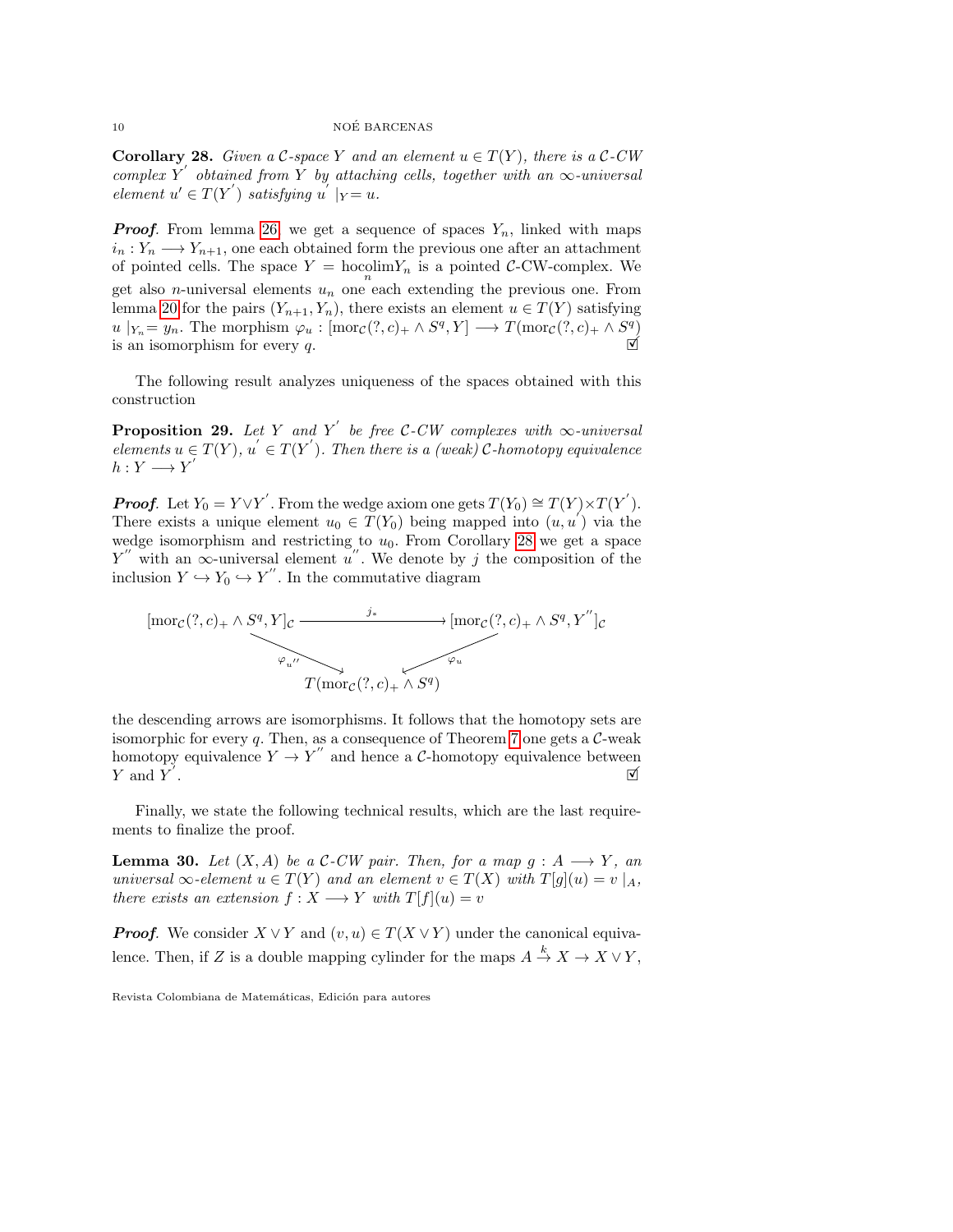$A \stackrel{g}{\rightarrow} Y \rightarrow X \vee Y$  with structural map  $j : X \vee Y \longrightarrow Z$ , we get from Lemma [20](#page-6-2) an element  $w \in T(Z)$  satisfying  $T[j](w) = (v, u)$ . We can apply corollary [28](#page-9-0) to obtain a pointed  $\mathcal{C}-CW$  complex  $Y'$  obtained from Z and an  $\infty$ -universal element extending w. Due to proposition [29,](#page-9-1) there exists a map  $h: Y' \longrightarrow Y$  being a C-homotopy equivalence. Now define f' as the composition  $X \xrightarrow{i} X \vee Y \xrightarrow{j} Z \xrightarrow{i'} Y' \xrightarrow{h} Y$  and notice that the maps  $f' \circ i$  and g are homotopic, due to the property of double sided mapping cylinders. The map  $A \hookrightarrow X$  is a C-cofibration. In particular, if H is any homotopy between  $f \circ k$  and g, the problem



admits a solution  $\overline{H}$ . We define  $f = \overline{H}_1$  and  $T[f](u) = v$ .

**Proposition 31.**  $\infty$ -universal elements are universal. That is, if Y is a Cspace, and  $u \in T(Y)$  is an  $\infty$ -universal element, then  $\varphi_u$  induces a natural isomorphism  $[X, Y] \cong T(X)$ 

**Proof.** We prove that the morphism  $\varphi_u$  is surjective. Let  $v \in T(X)$ . Then we apply lemma [30](#page-9-2) to the  $C$ - pair  $(X,+)$  and the map  $\rho : + \longrightarrow Y$  to get a map  $f: X \longrightarrow Y$  with  $T[f](v) = u$ . Now, let us prove the injectivity. Suppose we have  $[g_0], [g_1] \in [X, Y]_{\mathcal{C}}$  with  $\varphi_u([g_0]) = \varphi_u([g_1])$ . We consider the space  $X' = X \wedge I_+ / \{+\} \wedge I_+$ . Now we consider the subspace  $A = X \wedge \partial I_+ / \{+\} \wedge I$ . A is homeomorphic to  $X \vee X$ . Define the map  $g : A \longrightarrow Y$  by  $g = g_1 \vee g_0$ . We consider the element v' naturally assigned to  $(T[g_0](u), T[g_1])(u) \in T(X) \times T(X) \cong$  $T(X \vee X)$  and u. We apply then lemma [30](#page-9-2) to this situation. One gets a map  $f: X' \longrightarrow Y$  extending g with the property that  $T[f](u) = (T[g_0](u), T[g_1](u)).$ Let  $\rho: X \wedge I_+ \longrightarrow X'$  be the quotient map and define  $H: X \wedge I_+ \longrightarrow X$  by the composition  $f \circ \rho$ . This gives a C-homotopy between  $g_0$  and  $g_1$ .

Let  $\mathcal{H}_\mathcal{C}^*$  be a  $\mathcal{C}\text{-cohomology}$  theory and let  $\alpha^q \in \mathcal{H}_\mathcal{C}^q(\text{mor}(?, c)_+ \wedge S^0)$  be an arbitrary element. Consider the space  $W_0$  obtained as the wedge  $\bigvee_{\alpha^q} \text{mor}(?, c)_+ \wedge$  $S<sup>q</sup>$  and let  $i_{\alpha q}$ : mor $(?, c)_+ \wedge S<sup>q</sup> \rightarrow W_0$  the inclusion of the summand indicated by  $\alpha^q$ . Because of the wedge axiom, there exists an element  $u_0 \in$  $\mathcal{H}_{\mathcal{C}}^q(\text{mor}(?,c)_+ \wedge S^0)$  such that  $i_{\alpha}^*(u_0) = \alpha^q$ . Applying corollary [28](#page-9-0) and proposi-tion [29](#page-9-1) to the element  $u_0$ , the space  $W_0$  and the functor  $\mathcal{H}_{\mathcal{C}}^q$  gives a contravariant  $\mathcal{C}$ - space  $Y_{\mathcal{H}_{\mathcal{C}}^q}$ .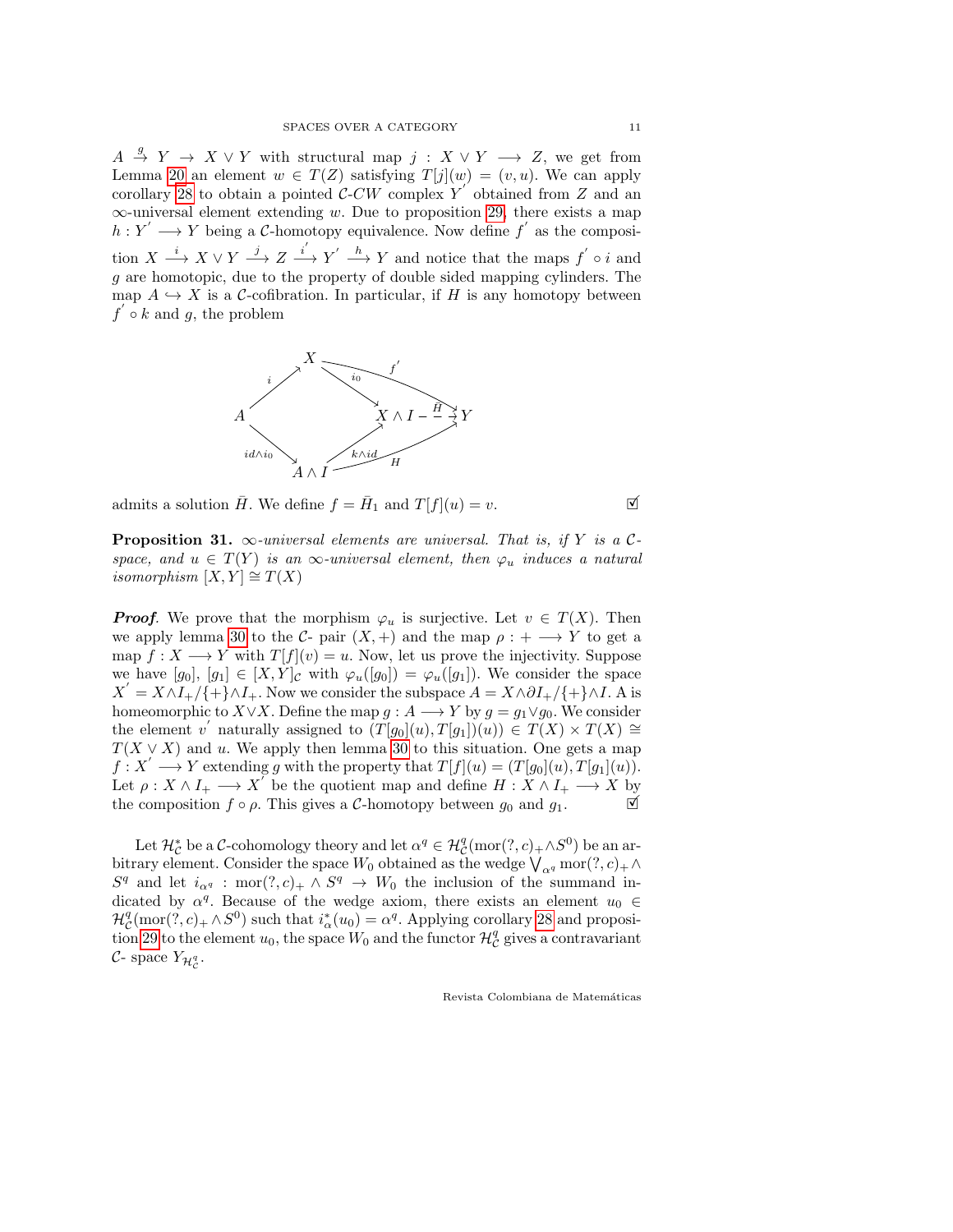The C-spaces  $(E_{\mathcal{H}_{\mathcal{C}}}(n)(c)) := Y_{\mathcal{H}_{\mathcal{C}}^n}$  obtained by the previous construction is an  $\Omega$ -C-spectrum. To check this, notice that for any object c, the naturality of the transformation associates to the suspension isomorphism  $\sigma_X$ :  $\mathcal{H}_{\mathcal{C}}^q(\text{mor}_{\mathcal{C}}(?,c)) \to \mathcal{H}_{\mathcal{C}}^{q+1}(\Sigma \text{mor}_{\mathcal{C}}(?,c))$  a natural isomorphism of representable functors

$$
[\text{mor}_{\mathcal{C}}(?, c)_+, Y_{\mathcal{H}_{\mathcal{C}}^q}]_{\mathcal{C}} \to [\text{mor}_{\mathcal{C}}(?, c)_+, \Omega Y_{\mathcal{H}_{\mathcal{C}}^{q+1}}]_{\mathcal{C}}
$$

It follows that there exists a weak  $\mathcal{C}\text{-homotopy}$  equivalence  $Y_{\mathcal{H}^q_C}\to \Omega Y_{\mathcal{H}^{q+1}_C}$ and hence the spaces are  $\Omega$ -spectra.

<span id="page-11-0"></span>This finishes the proof of Theorem [18](#page-6-1)

#### 3. Natural transformations

In this section we will analize the behaviour of the previous construction under natural transformations.

**Definition 32.** Let  $F: \mathcal{C} \to \mathcal{D}$  be a a covariant functor between small categories, let  $\mathcal{H}_{\mathcal{C}}^{*}$  and  $\mathcal{K}_{\mathcal{D}}^{*}$  be  $\mathcal{C}$ - respectively  $\mathcal{D}$ - cohomology theories defined on contravariant  $\mathcal{C}$ , respectively  $\mathcal{D}$ -spaces. Given integer numbers  $n, k$ , an operation of type  $(F, \mathcal{H}, \mathcal{K}, n, k)$  is a natural transformation

 $\Theta_X : \mathcal{K}_\mathcal{D}^n(F_*X) \longrightarrow \mathcal{H}_\mathcal{C}^k(X)$  of natural group homomorphisms, compatible with long exact sequences, boundary maps and suspension isomorphisms. In other words, for every  $C$ -map  $f : X \longrightarrow Y$  the following diagram commutes



And the diagram is compatible with long exact sequences, boundary operators and suspension isomorphisms.

<span id="page-11-1"></span>**Lemma 33.** Let  $\Theta : \mathcal{K}_{\mathcal{D}}^*(F_{*}) \longrightarrow \mathcal{H}_{\mathcal{C}}^*(\ )$  be an operation of type  $(F, \mathcal{H}, \mathcal{K}, r, r)$ . Then there is a celullar map  $F_{\Theta} : F^* Y_{\mathcal{K}_{\mathcal{D}}^r} \longrightarrow Y_{\mathcal{H}_{\mathcal{C}}^r}$ , well defined up to Chomotopy inducing Θ.

**Proof.** For simplicity, we denote the  $C$ - spaces  $Y_{\mathcal{H}_C^r}$ , respectively  $Y_{\mathcal{K}_D^r(F_*(-))}$  by  $Y_{\mathcal{H}_{\mathcal{C}}}$ , respectively  $F^*Y_{\mathcal{K}_{\mathcal{D}}}$ . The last notation is justified by the fact that the Cspace  $F^*Y_{\mathcal{K}_{\mathcal{D}}^r}$  has the same  $\mathcal{C}$ -homotopy type as  $Y_{\mathcal{H}_{\mathcal{C}}^r(F_*(-))}$  due to proposition [29](#page-9-1) and the adjunctions in lemma [10.](#page-3-1)

We construct the map inductively on the cell skeleton. Let  $\mathcal C$  be an object in C. The map  $F: \text{mor}_{\mathcal{C}}(?, c)_+ \to \text{mor}_{\mathcal{D}}(F(?, F(c))_+$  assigning to a morphism  $\psi$  in C the morphism  $F(\psi)$  gives a map  $F_{\Theta_0} := f^0 : F^* Y_{\mathcal{K}_{\mathcal{D}}}^0 \to Y_{\mathcal{H}_{\mathcal{C}}}^0$ .

Revista Colombiana de Matemáticas, Edición para autores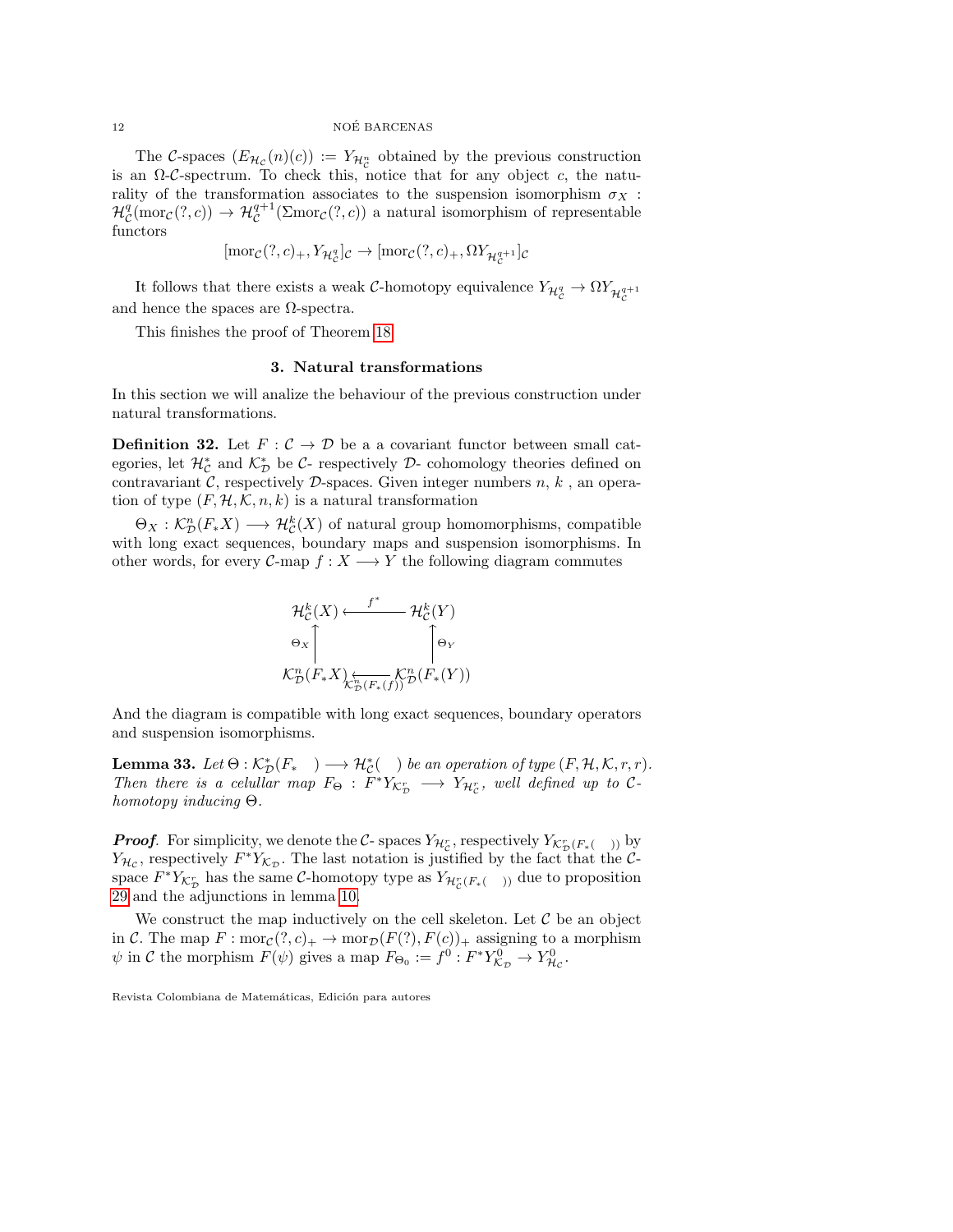We assume inductively that we constructed natural transformations  $f^q$ :  $F_{\Theta_q}: F^*Y_{\mathcal{K}_{\mathcal{D}}}^q \longrightarrow Y_{\mathcal{H}_{\mathcal{C}}}^q$  for  $q = 1, \ldots, n$  such that the diagrams

$$
\pi_q(Y_{\mathcal{H}_\mathcal{C}}^q(c)) \longrightarrow \mathcal{H}_\mathcal{C}^r(\text{mor}_\mathcal{C}(?, c)_+ \wedge S^q)
$$
\n
$$
\uparrow_{\Theta_{q_*}\uparrow} \uparrow_{\mathcal{H}_\mathcal{D}} \uparrow_{\Theta_{q}} \uparrow_{\mathcal{H}_\mathcal{D}} \uparrow_{\Theta_{q_*}\uparrow} \uparrow_{\Theta_{q_*}\uparrow_{\mathcal{H}_\mathcal{D}}(F_*(\text{mor}_\mathcal{C}(?, c)_+ \wedge S^q))
$$

commute.

Recall that in the proof of lemma [26](#page-8-0) we used the intermediate space

$$
X_{\mathcal{H}}^q = Y_{\mathcal{H}_c}^{q-1} \bigvee_{\alpha \in \mathcal{H}_c^r(\text{mor}_c(?, c)_+ \land S^q)} \text{mor}_c(?, c)_+ \land S^q
$$

and group homomorphisms

 $\alpha_{\mathcal{H}} : \pi_q(X_{\mathcal{H}_\mathcal{C}}^q(c)) \longrightarrow \mathcal{H}_\mathcal{C}^r(\text{mor}_\mathcal{C}(?, c)_+ \wedge S^q)$ 

 $\beta_{\mathcal{K}} : \pi_q(F^*X_{\mathcal{K}_{\mathcal{D}}}^q(F(c))) \longrightarrow \mathcal{K}_{\mathcal{D}}^r(F_*\text{mor}_{\mathcal{D}}(?,c)_+ \wedge S^q)$  obtained by the quniversality of elements in  $\mathcal{H}_{\mathcal{C}}^r(Y_{\mathcal{H}_{\mathcal{C}}}^q)$ , respectively  $\mathcal{K}_{\mathcal{C}}^r(F_*(Y_{\mathcal{K}_{\mathcal{C}}}^q))$ . We obtained  $Y_{\mathcal{H}_c^r}^{q+1}$ , respectively  $Y_{\mathcal{K}_D^r}^{q+1}$  by attaching cells by means of the maps in the kernel of these homomorphisms. Notice that our inductive hypothesis and the fact that the operation is a group homomorphism imply that ker  $\Theta_{\text{mor}_\mathcal{C}(?,c)_+\wedge S^q} \circ \beta_{\mathcal{K}} \subset$  $\ker \alpha_{\mathcal{K}} \circ f_{q_*}$ , since the diagram above commutes. Let us define the map  $f_{q+1}$  as the dotted arrow in the following diagram



where the map  $g<sup>q</sup>$  maps all wedge factors  $\alpha$  to the factor  $\beta$  defined by the homotopy class of the constant map  $\text{mor}_{\mathcal{C}}(?, c)_+ \wedge S^q, \rightarrow Y_{\mathcal{H}}$  with image on the basis point .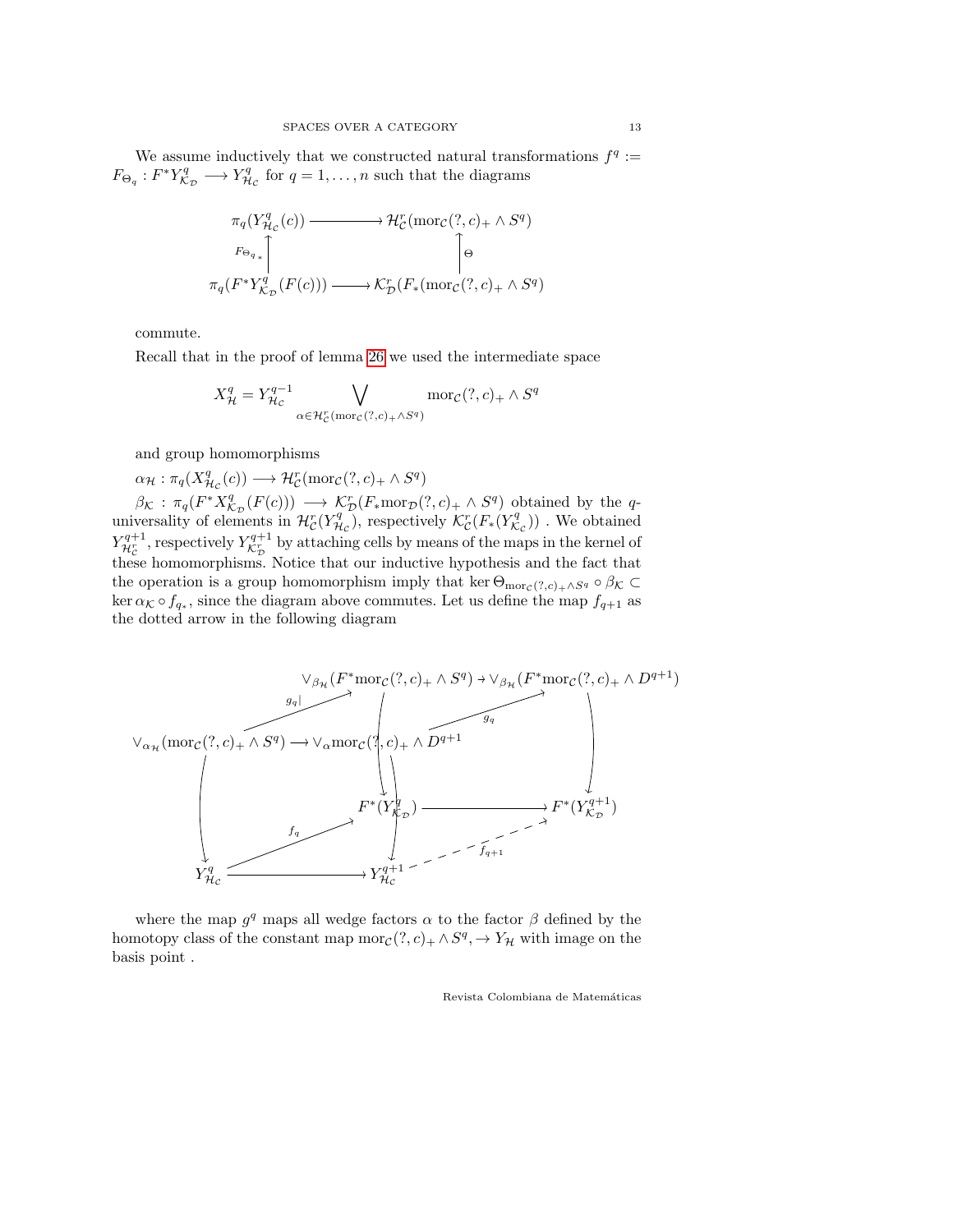In this factor, the map  $g^q$  is defined to be the map  $F \wedge id : \text{mor}_{\mathcal{C}}(?, c)_+ \wedge$  $D^{q+1} \to \text{mor}_{\mathcal{D}}(F(?), F(c))_+ \wedge D^q$ . This finishes the inductive definition of f.  $\Delta$ 

#### <span id="page-13-0"></span>4. Equivariant cohomology theories and natural transformations.

The study of  $\mathcal{C}$ -spaces and  $\mathcal{C}$ -cohomology Theories was motivated by equivariant algebraic topology, particularly examples  $4$  and  $3$ . The notion of  $C$ -cohomology theory and the notion of an operation generalize the notion of an induction structure in equivariant cohomology theories, as well as some operations in equivariant cohomology theories.

**Definition 34.** Let  $X$  be a pointed space with a base point preverving sction of the discrete group G. Recall that a pointed G-CW complex structure on  $(X, A)$  consists of a filtration of the G-space  $X = \bigcup_{0 \leq n} X_n$ ,  $X_0 = A$  together with a choice of a G-fixed base point  $\{\bullet\} \subset A$  and for which every space is inductively obtained from the previous one by attaching cells in pushout diagrams consisting of pointed maps

$$
\coprod_{i} S^{n-1} \wedge G/H_{i+} \xrightarrow{\qquad} X_{n-1}
$$

$$
\bigcup_{\coprod_{i} D^{n} \wedge G/H_{i+}} \xrightarrow{\qquad} X_{n}
$$

There exist functors  ${}^{?}: G-\text{Spaces}_+ \to \text{Or}(G)-\text{Spaces}_+$  and  ${}^{>}: \text{Or}(G) Spaces_+ \rightarrow G-Spaces_+$  between the categoies of pointed spaces over the orbit category  $Or(G)$  and the category of pointed G-spaces. They assign to a G-space the contravariant space of example [4](#page-1-1) and to a contravariant  $Or(G)$ -space the space  $\hat{X} := X \underset{\text{Or}(G)}{\otimes} \nabla$ , where  $\nabla$  is the covariant  $\text{Or}(G)$ -space defined as  $G/H_+$ on every orbit  $G/H$  with the action of G induced from the left translation on  $G/H$ .

These functors are adjoint and take pointed G-CW complexes to pointed  $Or(G, \mathcal{F})$ -complexes, giving a bijection between cells of type  $G/H$  in Y and pointed cells in the Or(G)- space  $Y^?$  based at the object  $G/H$ . Compare [\[3\]](#page-18-2), Theorem 7.4 in page 250 for the unpointed version.

Recall the notion of an Equivariant Cohomology Theory [\[6\]](#page-18-7).

**Definition 35.** Let  $G$  be a group and fix an associative ring with unit  $R$ . A G-Cohomology Theory with values in R-modules is a collection of contravariant functors  $\mathcal{H}_G^n$  indexed by the integer numbers  $\mathbb Z$  from the category of  $G$ -CW pairs together with natural transformations  $\partial_G^n : \mathcal{H}^n_G(A) := \mathcal{H}^n_G(A, \varnothing) \to$  $\mathcal{H}^{n+1}_{G}(X, A)$ , such that the following axioms are satisfied:

Revista Colombiana de Matemáticas, Edición para autores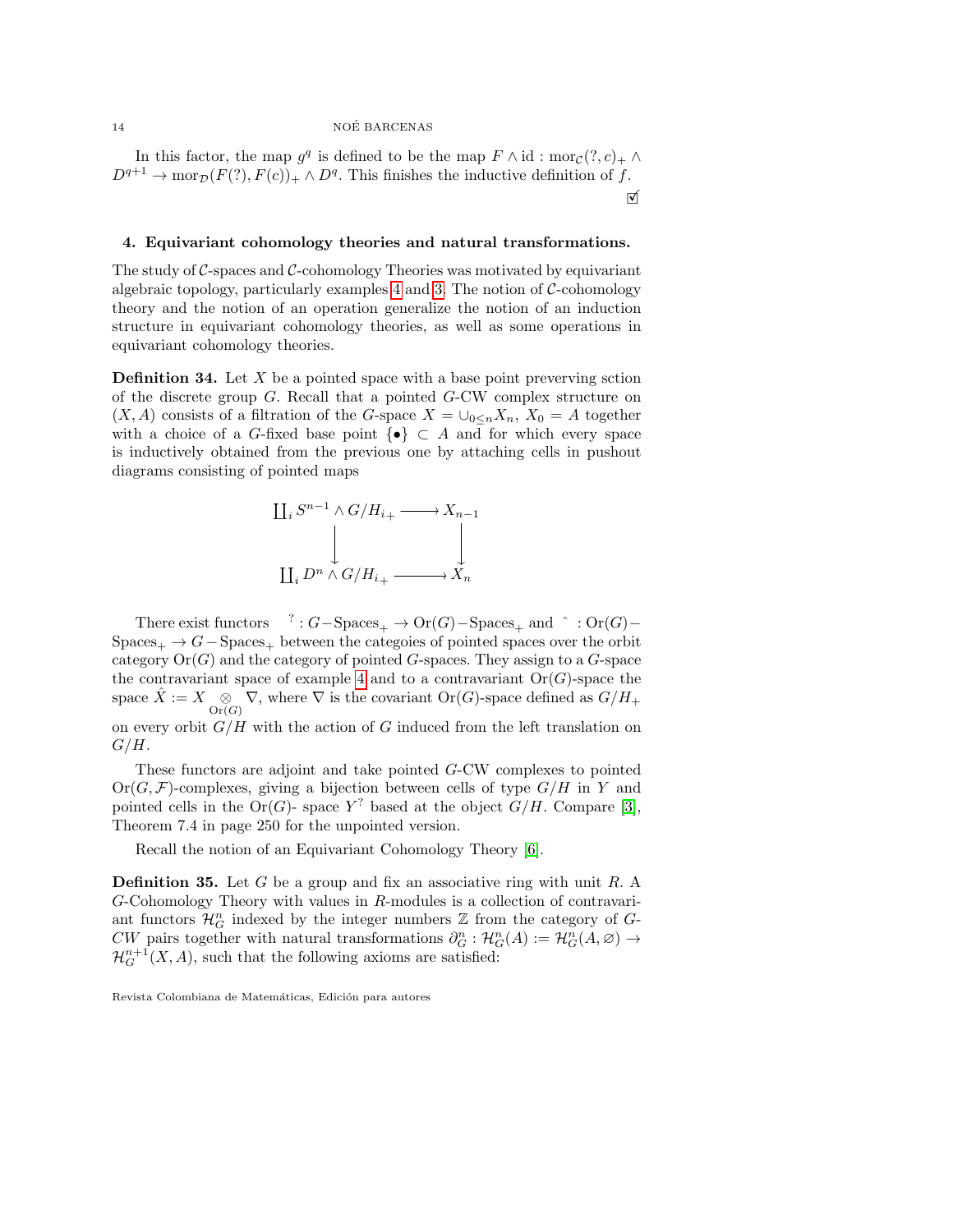- (i) If  $f_0$  and  $f_1$  are G-homotopic maps  $(X, A) \to (Y, B)$  of G-CW pairs, then  $\mathcal{H}_G^n(f_0) = \mathcal{H}_G^n(f_1)$  for all n.
- (ii) Given a pair  $(X, A)$  of G-CW complexes, there is a long exact sequence

$$
\cdots \stackrel{\mathcal{H}^{n-1}_{G}(i)}{\rightarrow} \mathcal{H}^{n-1}_{G}(A) \stackrel{\partial^{n-1}_{G}}{\rightarrow} \mathcal{H}^{n}_{G}(X, A) \stackrel{\mathcal{H}^{n}_{G}(j)}{\rightarrow} \mathcal{H}^{n}_{G}(X) \\
\stackrel{\mathcal{H}^{n}_{G}(i)}{\rightarrow} \mathcal{H}^{n}_{G}(A) \stackrel{\partial^{n}_{G}}{\rightarrow} \mathcal{H}^{n+1}_{G}(X, A) \stackrel{\mathcal{H}_{n+1}(j)}{\rightarrow} \cdots
$$

where  $i : A \to X$  and  $j : X \to (X, A)$  are the inclusions.

(iii) Let  $(X, A)$  be a G-CW pair and  $f : A \rightarrow B$  be a cellular map. The canonical mal  $(F, f) : (X, A) \to (X \cup_f B, B)$  induces an isomorphism

$$
\mathcal{H}_G^n(X \cup_f B, B) \stackrel{\cong}{\to} \mathcal{H}_G^n(X, A)
$$

(iv) Let  $\{X_i \mid i \in \mathcal{I}\}$  be a family of *G-CW*-complexes and denote by  $j_i : X_i \to \prod_{i \in \mathcal{I}} X_i$  the inclusion map. Then the map  $\coprod_{i\in\mathcal{I}} X_i$  the inclusion map. Then the map

$$
\Pi_{i \in \mathcal{I}} \mathcal{H}_G^n(j_i) : \mathcal{H}_G^n(\coprod_i X_i) \stackrel{\cong}{\to} \Pi_{i \in \mathcal{I}} \mathcal{H}_G^n(X_i)
$$

is bijective for each  $n \in \mathbb{Z}$ .

Let  $\alpha : H \to G$  be a group homomorphism and X be a H-CW complex. The induced space  $\text{ind}_{\alpha} X$ , is defined to be the G-CW complex defined as the quotient space  $G \times X$  by the right H-action given by  $(g, x) \cdot h = (g \alpha(h), h^{-1}x)$ .

An Equivariant Cohomology Theory consists of a family of G-Cohomology Theories  $\mathcal{H}^*_G$  together with natural group homomorphisms

$$
\mathrm{ind}_\alpha:\mathcal{H}^n_G(\mathrm{ind}_\alpha(X,A))\longrightarrow\mathcal{H}^n_H(X,A)
$$

for group homomorphisms  $\alpha : H \to G$  whose kernel acts freely on X satisfying the following conditions:

- (i) ind<sub> $\alpha$ </sub> is an isomorphism whenever ker  $\alpha$  acts freely on X.
- (ii) For any  $n, \partial_G^n \circ \text{ind}_{\alpha} = \text{ind}_{\alpha} \circ \partial_G^n$ .
- (iii) For any group homomorphism  $\beta: G \to K$  such that ker  $\beta \circ \alpha$  acts freely on  $X$ , one has

$$
ind_{\alpha \circ \beta} = \mathcal{H}_K^n(f_1 \circ ind_{\beta} \circ ind_{\alpha}) : \mathcal{H}_K^n(ind_{\beta \circ \alpha}(X, A)) \to \mathcal{H}_H^n(X, A)
$$

where  $f_1: \text{ind}_{\beta} \text{ind}_{\alpha} \to \text{ind}_{\beta \circ \alpha}$  is the canonical G-homeomorphism.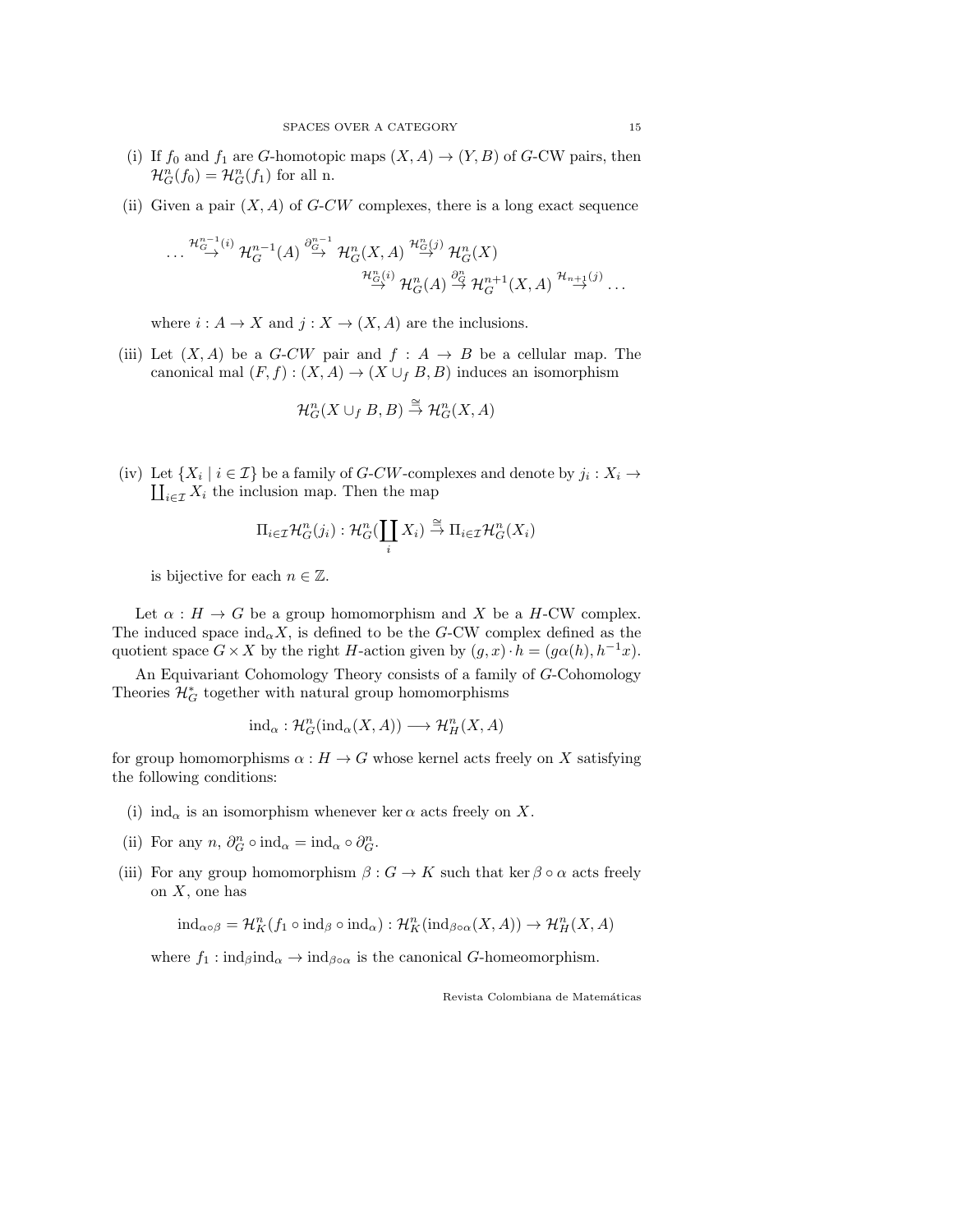(iv) For any  $n \in \mathbb{Z}$ , any  $g \in G$ , the homomorphism

 $\mathrm{ind}_{c(g):G\to G}: \mathcal{H}_G^n(\mathrm{ind})_{c(g):G\to G}(X,A))\to \mathcal{H}_G^n(X,A)$ 

agrees with the map  $\mathcal{H}_G^n(f_2)$ , where  $f_2: (X,A) \to \text{ind}_{c(g):G \to G}(X,A)$ sends x to  $(1, g^{-1}x)$  and  $c(g)$  is the conjugation isomorphism in G.

We explain the relation of these notions to the naturality considerations in the previous section.

In [\[7\]](#page-18-8), Example 1.7 in page 1030, an equivariant cohomology theory is constructed given a contravariant functor E from the category of small groupoids and injective homomorphisms to the category of  $\Omega$ -spectra, under the assumption that equivalences of groupoids are sent to weak equivalences of spectra. The idea is the following. Given a G-set S, the transport groupoid  $\mathcal{G}^G(S)$  has as objects the elements of  $S$ . The morphisms from  $s_1$  to  $s_2$  consists of the elements in G which satisfy  $gs_0 = s_1$ , composition comes from the multiplication in G. By assigning to an homogeneous space  $G/H$  the transport groupoid we obtain a covariant functor  $\text{Or}(G) \to \text{Groupoids}$ . The equivariant cohomology theory with coefficients in  $E$  is defined as

$$
H^p_G(X, A, \mathbf{E}) := \pi_{-p}(\hom_{\text{Or}(G)}(X^?_{+} \underset{A^?}{\cup} \text{cone}A^?_{+}, \mathbf{E} \circ \mathcal{G}^G))
$$

The construction in Section [3](#page-11-0) of a homotopy class of a weak map between spectra realizing an operation defined on cohomology theories over different categories gives a partial converse to this construction.

<span id="page-15-0"></span>Corollary 36. Let  $\mathcal{H}_?^*$  be an equivariant cohomology theory and let G be a discrete group. Let  $\mathcal{H}^*_{\text{Or}(G)}$  be the Or(G)-cohomology theory defined on Or(G) spaces by applying to a  $\text{Or}(G)$  pair  $(X, A)$  a cellular approximation  $(X', A') \rightarrow$  $(X, A)$ , followed by the coalescence functor. In symbols:

$$
\mathcal{H}^*_{\text{Or}G}(X, A) = \mathcal{H}^*_G((\widehat{X', A'}))
$$

For any  $p \in \mathbb{Z}$ , the classifying object construction  $G \mapsto Y_{\mathcal{H}^p_{\text{Or}(G)}}(G/G)$  sends a group isomorphism to a weak homotopy equivalence.

**Proof.** Let  $\alpha : H \to G$  be a group isomorphism. The induction structure of  $\mathcal{H}_7^*$ , and the adjunctions in [10](#page-3-1) give natural transformations of representable functors

$$
[\alpha_*(\mathrm{mor}_{\mathrm{Or}(H)}(?,c))_{+} \wedge S^n, Y_{\mathcal{H}^p_{\mathrm{Or}(G)}}]_{\mathrm{Or}(G)} \longrightarrow [\mathrm{mor}_{\mathrm{Or}(H)}(?,c)_{+} \wedge S^n, Y_{\mathcal{H}^p_{\mathrm{Or}(H)}}]_{\mathrm{Or}(H)}
$$
  
\n
$$
\uparrow
$$
  
\n
$$
[\mathrm{mor}_{\mathrm{Or}(H)}(?,c)_{+} \wedge S^n, \alpha^*(Y_{\mathcal{H}^p_{\mathrm{Or}(G)}})]_{\mathrm{Or}(H)}
$$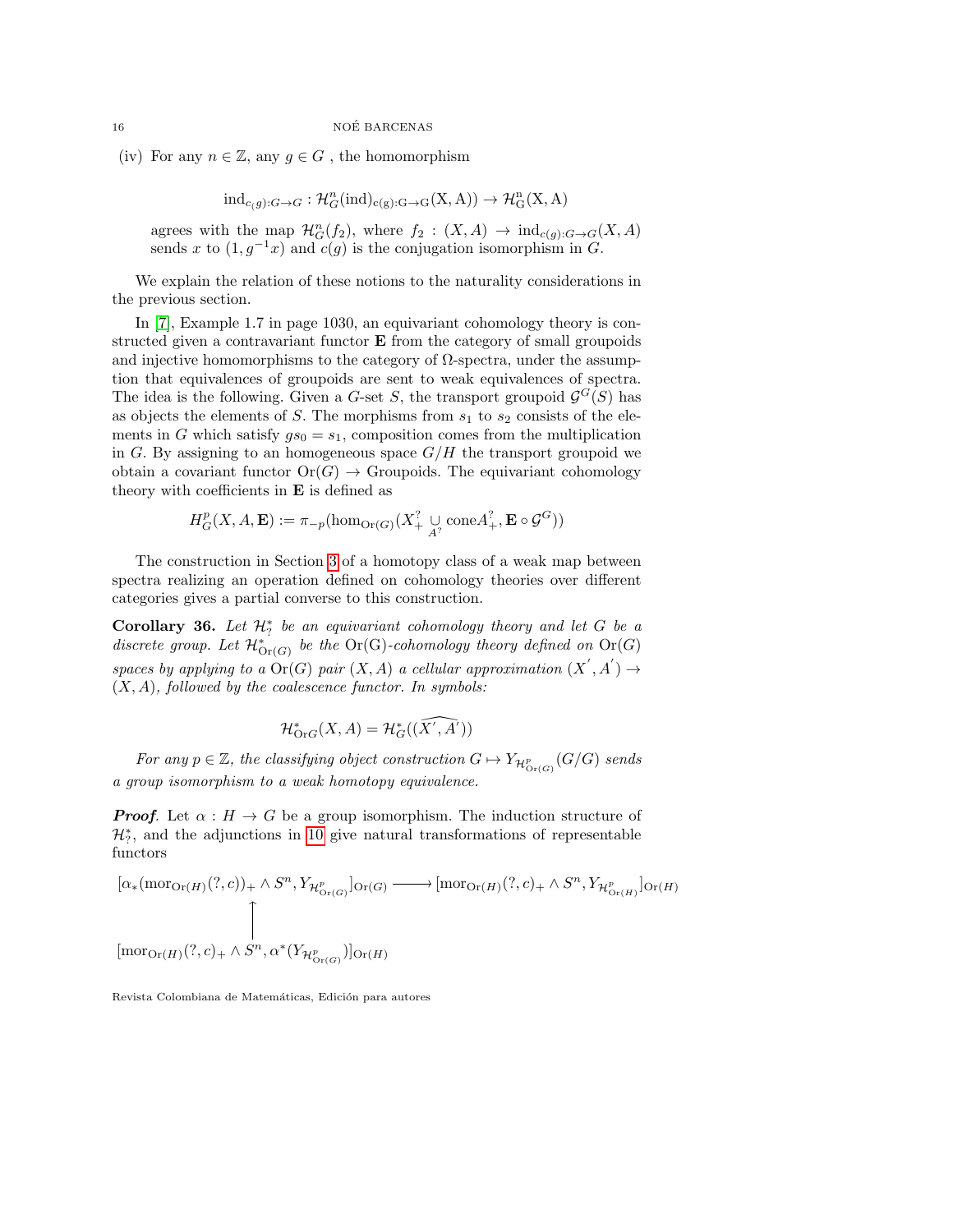consisting of isomorphisms. Moreover, these can be realized up to homotopy by a  $\text{Or}(H)$ -map  $\alpha^* Y_{\mathcal{H}^p_{\text{Or}(G)}} \to Y_{\mathcal{H}^p_{\text{Or}(H)}}$  as a consecuence of lemma [33.](#page-11-1) On the other hand  $\alpha$  induces homeomorphisms of  $Or(H)$ -spaces

$$
\mathrm{mor}_{\mathrm{Or}(\mathrm{H})}(?,c)_+ \wedge D^r \to \mathrm{mor}_{\mathrm{Or}(\mathrm{G})}(\alpha(?),\alpha(c))_+ \wedge D^r
$$

which fit into a cellular map  $\alpha: Y_{\mathcal{H}^p_{\text{Or}(H)}} \to \alpha^* Y_{\mathcal{H}^p_{\text{Or}(G)}}$  which is seen to be a weak  $Or(H)$ -equivalence inverse to the previous map. Evaluation at  $H/H$ , respectively  $G/G$  gives a weak homotopy equivalence.

Remark 37. The construction in section [3](#page-11-0) and the consequence in corollary [36](#page-15-0) do not give a functor from the category of small groupoids to the category of spectra and strong maps.All relevant maps, even the described weak equivalence are only defined up to weak C-homotopy.

We will now introduce an example of a  $\mathcal{C}\text{-cohomology}$  theory, Bredon cohomology with local coefficients. Bredon cohomology with local coefficients was indroduced by Moerdijk and Svensson in [\[12\]](#page-18-9), and with an equivalent approach by Mukherjee and Pandey [\[13\]](#page-19-0).

We describe some categories and notations which are relevant to this construction.

Let  $X$  be a compactly generated, Hausdorff space. The category of equivariant simplices of X, denoted by  $\Delta_G(X)$  has as objects continuous maps  $\sigma: G/H \times \Delta^n \to X$ , where  $\Delta^n = \{(x_1, \ldots, x_n) \in \mathbb{R}^n \mid \Sigma x_i = 1 \mid x_i \geq 0\}$ is the canonical n-simplex. A morphism in  $\Delta_G(X)$  between the objects  $\sigma_1$ :  $G/H_1 \times \Delta^n \to X$  and  $\sigma_2 : G/H_2 \times \Delta^m \to X$  consists of a pair  $(\varphi, \alpha)$ , where  $\varphi: G/H_1 \to G/H_2$  is a G-equivariant map,  $\alpha: \Delta^m \to \Delta^n$  is a simplicial operator and  $\sigma_1 = \sigma_2 \circ (\varphi, \alpha)$ .

The equivariant fundamental category of X,  $\pi_{\text{Or}(G)}(X)$  is the category where the objects are G-maps  $x_H : G/H \to X$  and where a morphism consists of a pair  $(\varphi, [H])$  where  $\varphi : G/H_1 \to G/H_2$  is a G-map and  $[H]$  is the homotopy class of a G-homotopy  $H : I \times G/H_1 \to X$  between  $x_{H_1}$  and  $x_{H_2} \circ \varphi$ . Notice the projection functor  $p : \Delta_G(X) \to \pi_{\text{Or}(G)}(X)$  given by assigning to a higher dimensional simplex  $\Delta^n \to X$  the restriction to the last n-th vertex  $G/H \times e_n^n \to X$  in a fixed ordering  $e_0^n, \ldots e_n^n$ .

A local coefficient system with values in  $R$ -modules is a contravariant functor  $M : \pi_{\text{Or}(G)}(X) \to R$  – Mod. Given a ring R, a discrete group G and a G-space X, the singular chain complex of X,  $C_*^{\text{sing}}(\Delta_G(X))$  is the free  $\Delta_G(X)$ chain complex which is given on every object  $C$  as the cellullar chain complex of the canonical  $\Delta_G(X)$ -cellular aproximation of the constant functor  $\{\bullet\}$ 

**Definition 38.** Let G be a discrete group and X be a  $G$ -space. The Bredon cohomology groups of X with coefficients in the local coefficient system  $M$ ,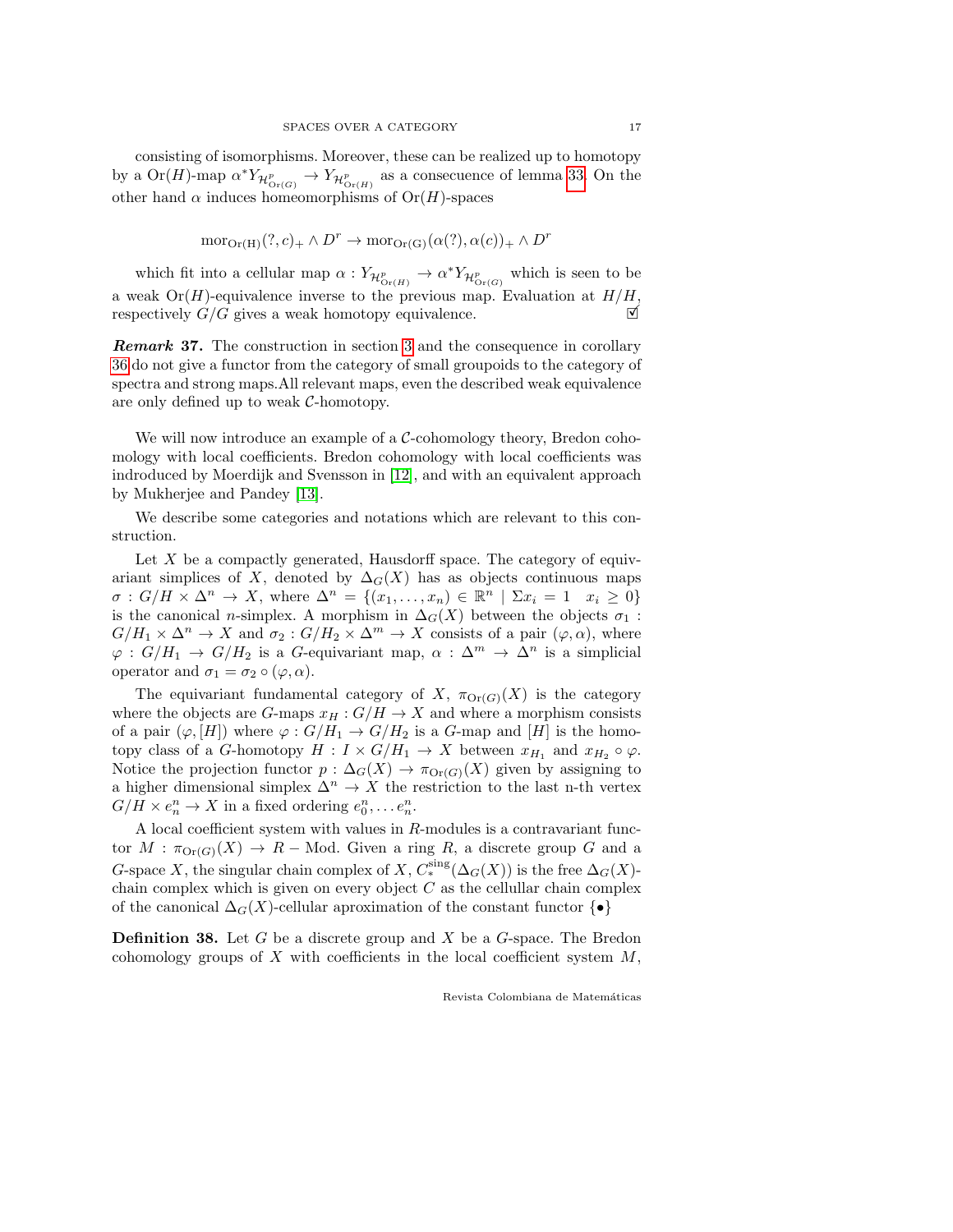are defined to be the  $\Delta_G(X)$ -cohomology groups of the cochain complex of the chain complex of natural transformations between the cellular chain complex of the canonical  $\Delta_G(X)$ - cellullar approximation of the constant functor  $\{\bullet\}$  and the functor  $p^*M$  obtained by precomposing the functor M with the projection functor  $p : \Delta_G(X) \to \pi_{\text{Or}(G)}(X)$ . In symbols,

$$
H^{n}_{\mathbb{Z}\Delta_G(X)}(X,M):=H^n(\hom_{\mathbb{Z}\Delta_G(X)}(C_*^{\rm sing}(\Delta_G(X)),p^*M))
$$

Recall the category  $\mathcal E$  of example [2.](#page-1-3) Consider a contravariant  $\text{Or}(G) \times \mathcal E^{op}$ space X. The contravariant  $\text{Or}(G)$ -space defined by restricting to the full subcategory  $Or(G) \times s$  is called the base of X. Given a local coefficient system M on  $X$ , Basu and Sen  $[1]$  used equivariant versions of constructions of classifying spaces of crossed complexes to promote the  $Or(G)$ -space  $X^?$  to an  $Or(G) \times \mathcal{E}^{op}$ space with base denoted by  $\Phi K(\pi, 1)$ .

The following result is proved in Theorem 6.3 , page 24 in [\[1\]](#page-18-10), and it is an explicit approach to the representability of a particular  $C$ -cohomology theory.

**Theorem 39.** There exists a contravariant functor  $\mathcal{E}_n^{\mathcal{M}}$  :  $\text{Or}(G) \times \mathcal{E}^{op} \rightarrow$  $\Omega$ −SPECTRA with basis  $\Phi K(\pi, 1)$  such that given a local coefficient system M on  $X$ , the n-th Bredon cohomology groups with coefficients in a local coefficient system M for a G-space X are classified by  $Or(G) \times \mathcal{E}^{op}$ - maps

$$
[X^?_{+\Phi K(\underline{\pi},1)}, \mathcal{E}_n^{\mathcal{M}}]_{\text{Or}(G)\times \mathcal{E}^{op}}
$$

The previous theorem has the immediate consequence that Bredon cohomology with local coefficients is an  $Or(G) \times \mathcal{E}^{op}$ -cohomology theory. We will examinate its natural transformations.

Steenrod operations  $\cup_i: H^*_{\mathbb{Z}\Delta_G(X)}(X,M) \to H^{*+i}_{\mathbb{Z}\Delta_G(X)}(X,M)$  on Bredon cohomology with local coefficients were introduced by Ginot [\[4\]](#page-18-11), Theorem 4.1 in page 246 for local coefficient systems, and with an alternative approach by Mukherjee-Sen [\[14\]](#page-19-1). Steenrod operations induce natural transformations

$$
Sq^i: H^*_{\mathbb{Z}\Delta_G(X)}(X,M) \to H^{*+i}_{\mathbb{Z}\Delta_G(X)}(X,M)
$$

which satisfy Cartan and Adem relations, generalize cup products, and  $Sq^{i}(f)$  = 0 holds whenever  $f \in H_{\mathbb{Z}\Delta_G(X)}^m(X,M)$  with  $i > m$ .

**Corollary 40.** Let M be a local coefficient system and  $H^*_{\mathbb{Z} \text{Or}(G)}($ , M) be Bredon cohomology with coefficients in M. The Steenrod square operations  $Sq_k$ correspond to  $\text{Or}(G)^{op} \times \mathcal{E}$ -homotopy classes of  $\text{Or}(G) \times \mathcal{E}$ -maps

$$
Sq_k \in [Y_{H_{\mathbb{Z}\Delta_G(X)^n,M}}, Y_{H_{\mathbb{Z}\Delta_G(X)^{n+k},M}}]_{\text{Or}(G)^{op} \times \mathcal{E}}
$$

between the representing objects constructed either in theorem [18](#page-6-1) or [\[1\]](#page-18-10).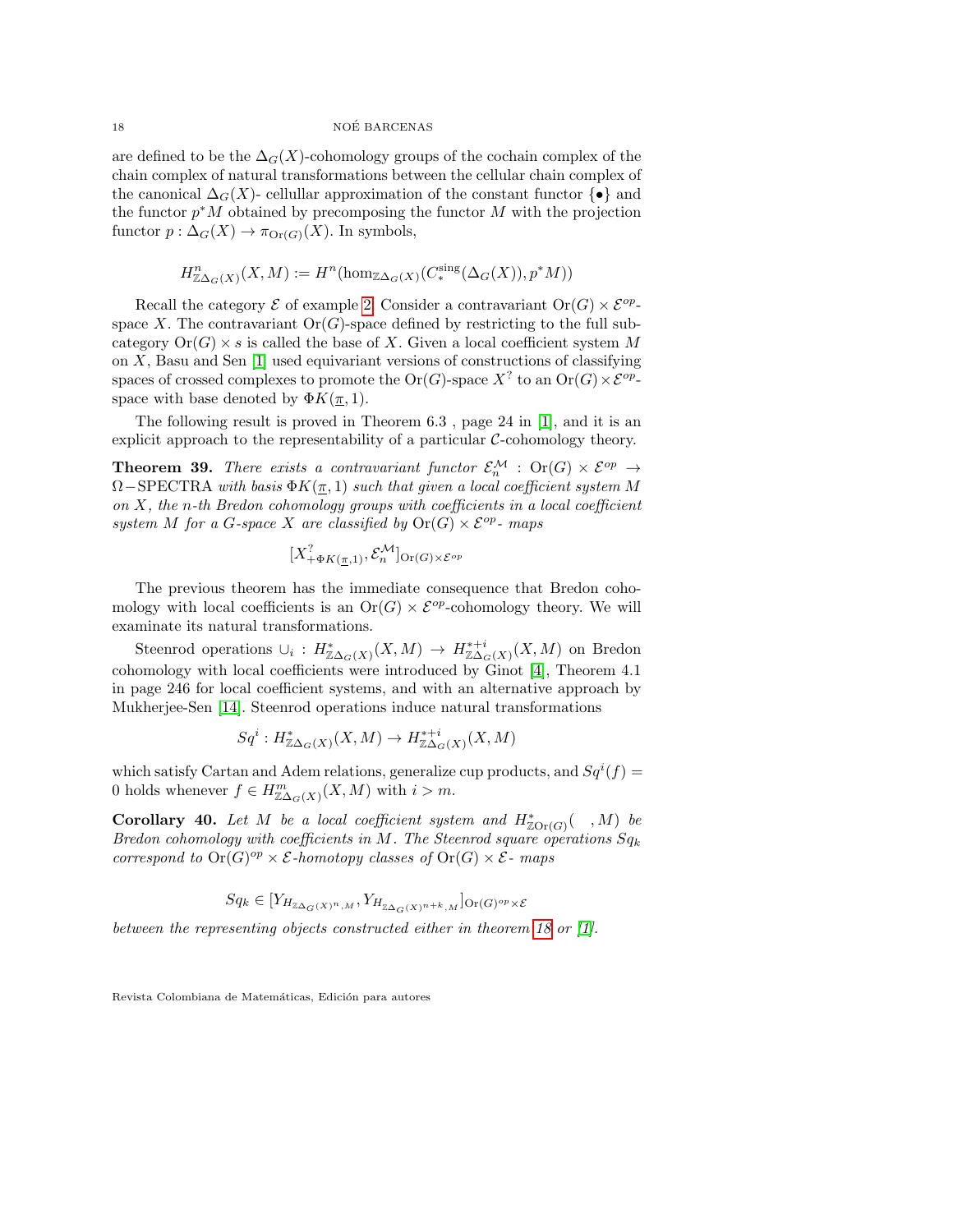#### References

- <span id="page-18-10"></span>[1] Samik Basu and Debasis Sen, Representing bredon cohomology with local coefficients by crossed complexes and parametrized spectra, ArXiv:1206.2781v1, 2012.
- <span id="page-18-5"></span>[2] Glen E. Bredon, Equivariant cohomology theories, Lecture Notes in Mathematics, No. 34, Springer-Verlag, Berlin, 1967. MR 0214062 (35 #4914)
- <span id="page-18-2"></span>[3] James F. Davis and Wolfgang Lück, Spaces over a category and assembly maps in isomorphism conjectures in K- and L-theory, K-Theory 15 (1998), no. 3, 201–252. MR 1659969 (99m:55004)
- <span id="page-18-11"></span>[4] Grégory Ginot, Steenrod  $\cup_i$ -products on Bredon-Illman cohomology, Topology Appl. 143 (2004), no. 1-3, 241–248. MR 2081014 (2005e:55009)
- <span id="page-18-4"></span>[5] I. M. James, *Ex-homotopy theory. I*, Illinois J. Math. **15** (1971), 324–337. MR 0296945 (45 #6004)
- <span id="page-18-7"></span>[6] Wolfgang Lück, Equivariant cohomological Chern characters, Internat. J. Algebra Comput. 15 (2005), no. 5-6, 1025–1052. MR 2197819 (2007d:55008)
- <span id="page-18-8"></span>[7] , Equivariant cohomological Chern characters, Internat. J. Algebra Comput. 15 (2005), no. 5-6, 1025–1052. MR 2197819 (2007d:55008)
- <span id="page-18-6"></span>[8] Saunders Mac Lane, Categories for the working mathematician, second ed., Graduate Texts in Mathematics, vol. 5, Springer-Verlag, New York, 1998. MR 1712872 (2001j:18001)
- <span id="page-18-0"></span>[9] Takao Matumoto, On G-CW complexes and a theorem of J. H. C. Whitehead, J. Fac. Sci. Univ. Tokyo Sect. IA Math. 18 (1971), 363–374. MR 0345103 (49 #9842)
- <span id="page-18-1"></span>[10] J. P. May, *Equivariant homotopy and cohomology theory*, CBMS Regional Conference Series in Mathematics, vol. 91, Published for the Conference Board of the Mathematical Sciences, Washington, DC, 1996, With contributions by M. Cole, G. Comezaña, S. Costenoble, A. D. Elmendorf, J. P. C. Greenlees, L. G. Lewis, Jr., R. J. Piacenza, G. Triantafillou, and S. Waner. MR 1413302 (97k:55016)
- <span id="page-18-3"></span>[11] M. C. McCord, *Classifying spaces and infinite symmetric products*, Trans. Amer. Math. Soc. 146 (1969), 273–298. MR 0251719 (40 #4946)
- <span id="page-18-9"></span>[12] I. Moerdijk and J.-A. Svensson, The equivariant Serre spectral sequence, Proc. Amer. Math. Soc. 118 (1993), no. 1, 263–278. MR 1123662 (93f:55023)